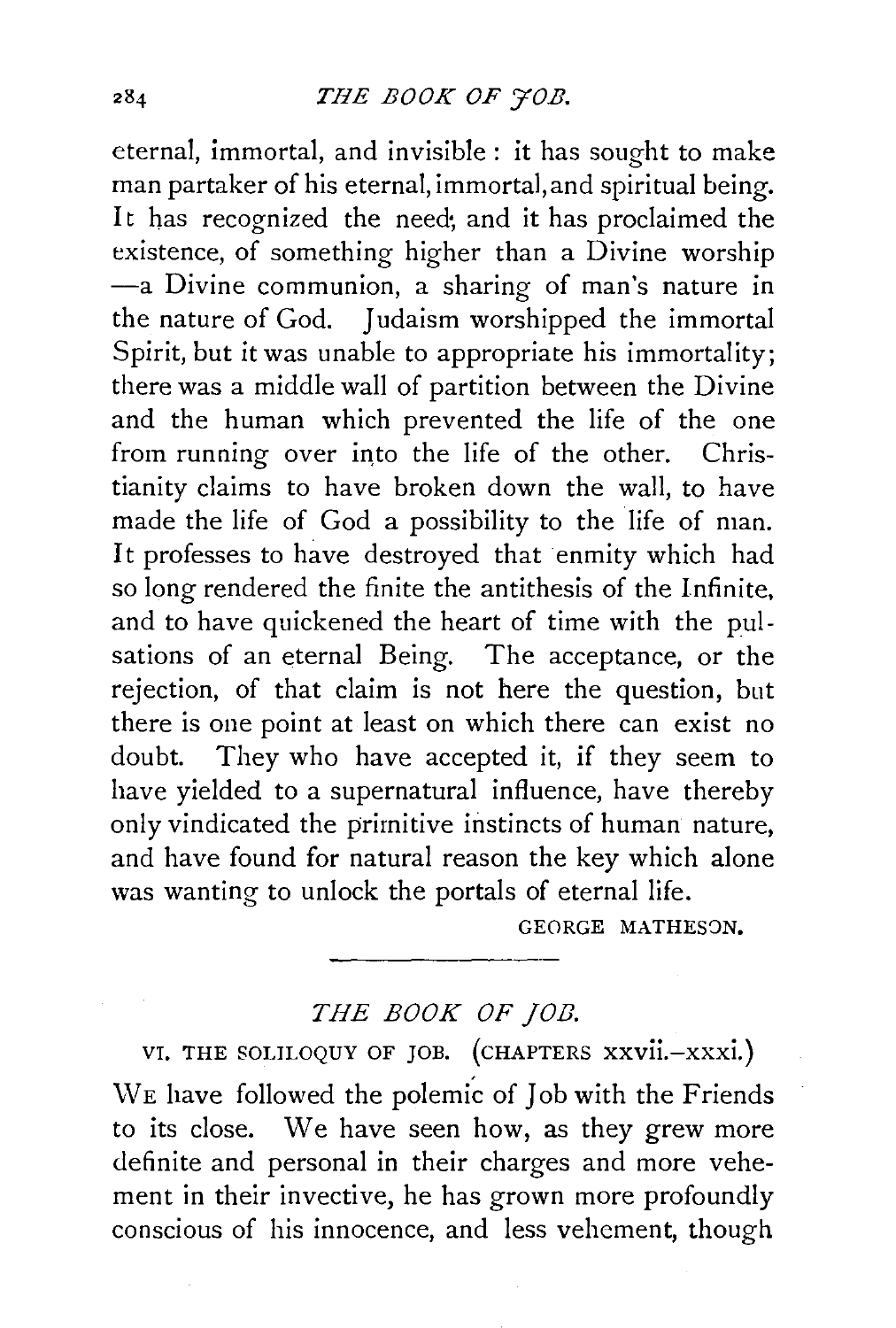not less stendfast, in asserting it. And now the conflict is over. Job has silenced - silenced rather than convinced-his antagonists; and, as they sit dumb before him, he breaks into a Soliloquy so elevated and sustained, that almost all the critics regard it as one of the most lovely- and exquisite sections of this great Poem. Godet, indeed, speaks of it as "a burst of poetry never surpassed," as " the most admirable section of the whole book," and maintains that, "although much the hardest to interpret, it is nevertheless the most accessible to the chastened spirit."

This Soliloquy, which extends from Chapter xxvii. to Chapter xxxi., is divided into two Monologues; the first embracing Chapters xxvii. and xxviii., and the second, Chapters xxix.-xxxi. Each of these Monologues is introduced with the phrase, "Job took up his *strain*," the Hebrew word for "strain" — which is sometimes translated by "oracle," and sometimes by " parable " - covering all discourse of an elevated, picturesque, or poetic tone ; so that the Poet himself forewarns us that he is about to attempt a higher than his usual style, to stir and quicken our imagination with words and tropes that we shall not willingly let die.

He has hardly made the promise before he begins to fulfil it. His mind takes a more reflective turn; his pencil is dipped in richer hues: he calls a pause in the action of his drama, and utters a more "lyrical cry." As we listen to him we feel that the polemic storm has swept past; the air grows clearer; the birds break forth into singing: and if at times an occasional gust or ground-swell reminds us that the day has been one of wind and tempest, we are nevertheless aware that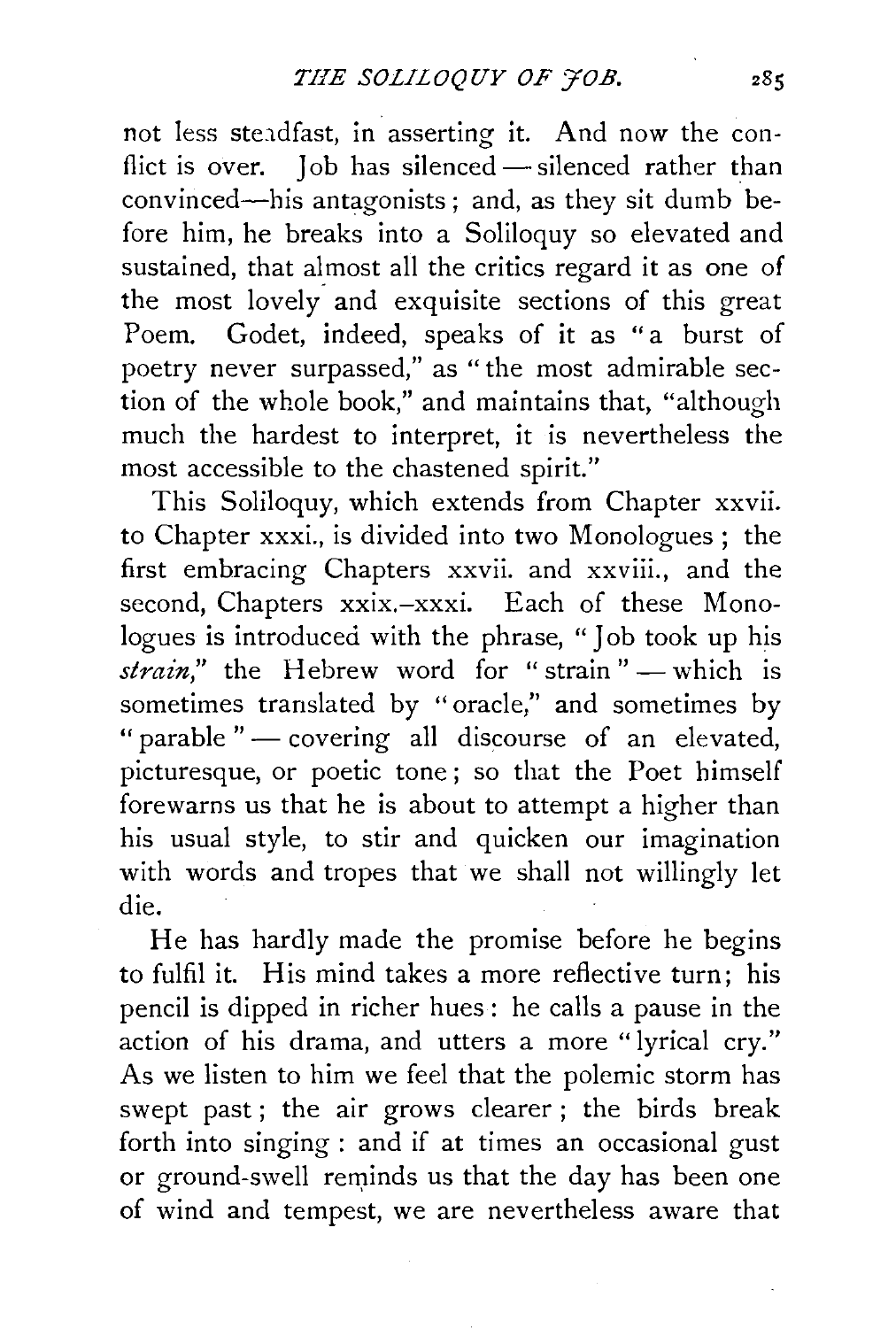the storm will not return, that the wind-vexed day is settling into an evening calm rich with the gorgeous yet tender and pathetic hues of sunset. Now and then, indeed, Job reverts, with a quick movement of indignation, to the charges alleged against him by the Friends; and once at least he cries out against the injustice of Heaven ; but, for the most part, he bears himself with composure and maintains a contemplative mood.

It is easy to see that the Poet has thoroughly enjoyed this part of his work, and put his whole heart into it. He lingers over the themes, over the illustrations even of the themes, he handles ; he elaborates the pictures he paints-as, for example, that of the Miner in Chapter xxviii., or that of the Aborigines in Chapter  $xxx$ —adding line to line and touch to touch, as if he were loth to leave them. Contrasting his present with his previous mood, his meditative with his controversial mood, we are reminded of that exquisite and musical passage in the "Two Gentlemen of Verona" in which Julia describes the course and changes of her passion:-

> The current that with gentle murmur glides, Thou knowest, being stopped, impatiently doth rage : But, when its fair course is not hinder'd, He makes sweet music with the enameled stones, Giving a gentle kiss to every sedge He overtaketh in his pilgrimage; And so by many winding nooks he strays, With willing sport, to the wild ocean.

We have seen him raging and chafing impatiently against the arguments of the Friends, and now we shall have to linger with him in many a winding nook -the inventory of gems, for instance, and the studied use of the various Hebrew names for "gold " in Chapter xxviii. Verses 15-19, or the elaborated image of a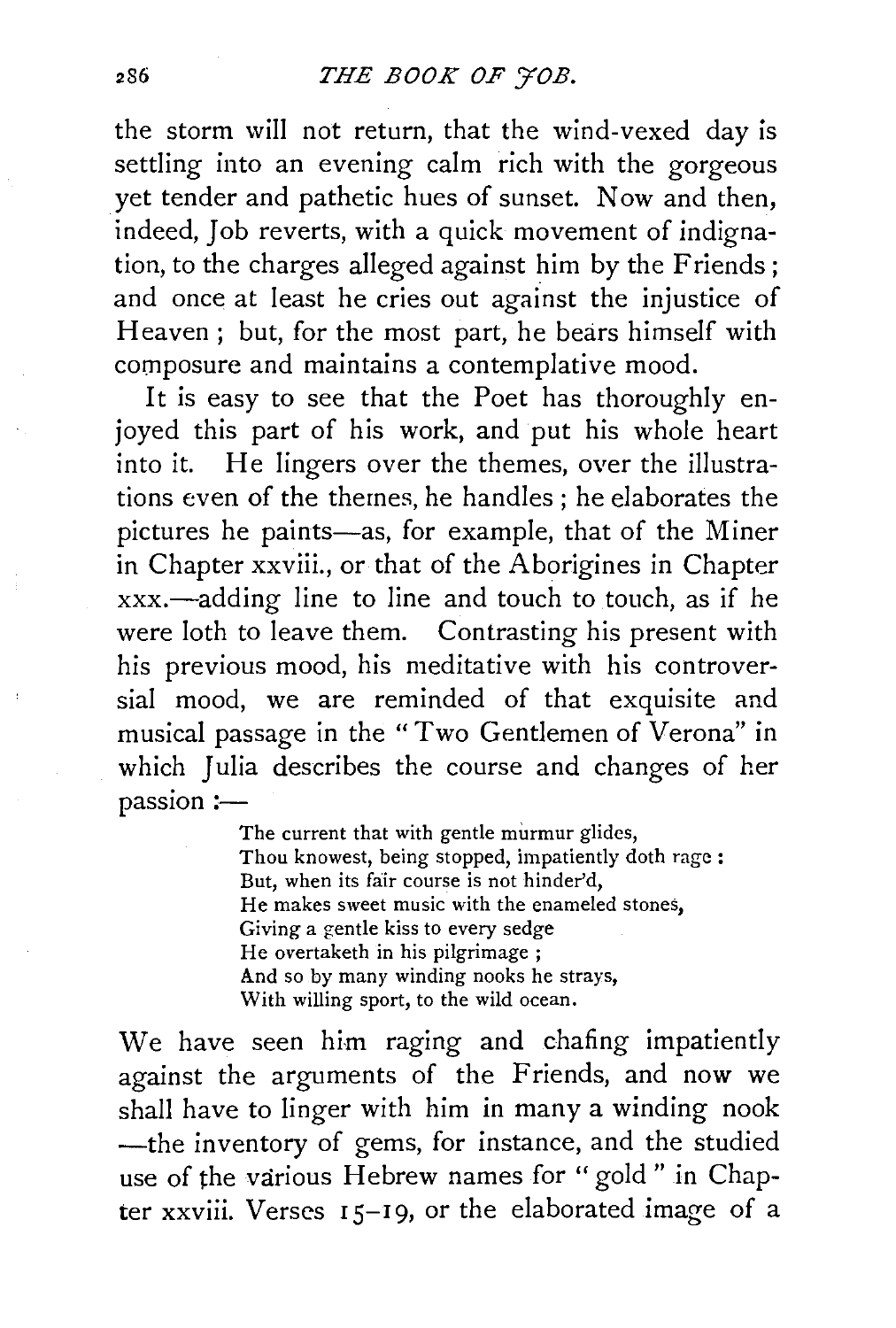military siege in Chapter  $xxx$ . Verses  $11-15$ ; and to listen to the " sweet music " he makes as he sings, in Chapters xxix. and xxxi., of the happy days when God "kept" him, and by his light he walked through darkness.

But if the charm of the Soliloquy is very apparent, so also are the difficulties of which Godet speaks. Those commentators who are nothing if they are not critical, and even those in whom the critical prevails over the expository function, are very busy in this section of the Poem, detecting inconsequences of thought, rearranging the order of the Verses, or even putting them into other mouths than those of Job; the "higher criticism" being here, as too often elsewhere, mainly a censure of the author it examines or of the editors and commentators who have gone before it. By simply accepting the Poem as it stands, and patiently studying the intention and relation of its parts, we shall find, I hope, that no such heroic remedies, no such hazardous reconstructions, are required ; that there is a truer order in the accepted form of this Soliloquy, and a finer meaning, than in any of the rearrangements of it by the critics whose " end" is too often "destruction," even when their aim is construction.

Looking at the Soliloquy as a whole, with a view to ascertain its true place and function in the Poem, there are three points which call for remark :  $(i)$  its connection with the polemic which has preceded it;  $(2)$  its connection with the harangue of Elihu which follows it; and  $(3)$  the conclusion in which, unaided as yet by God or man, Job settles down at the close of the controversy with his Friends.

1. As the waves of strife subside and the voices of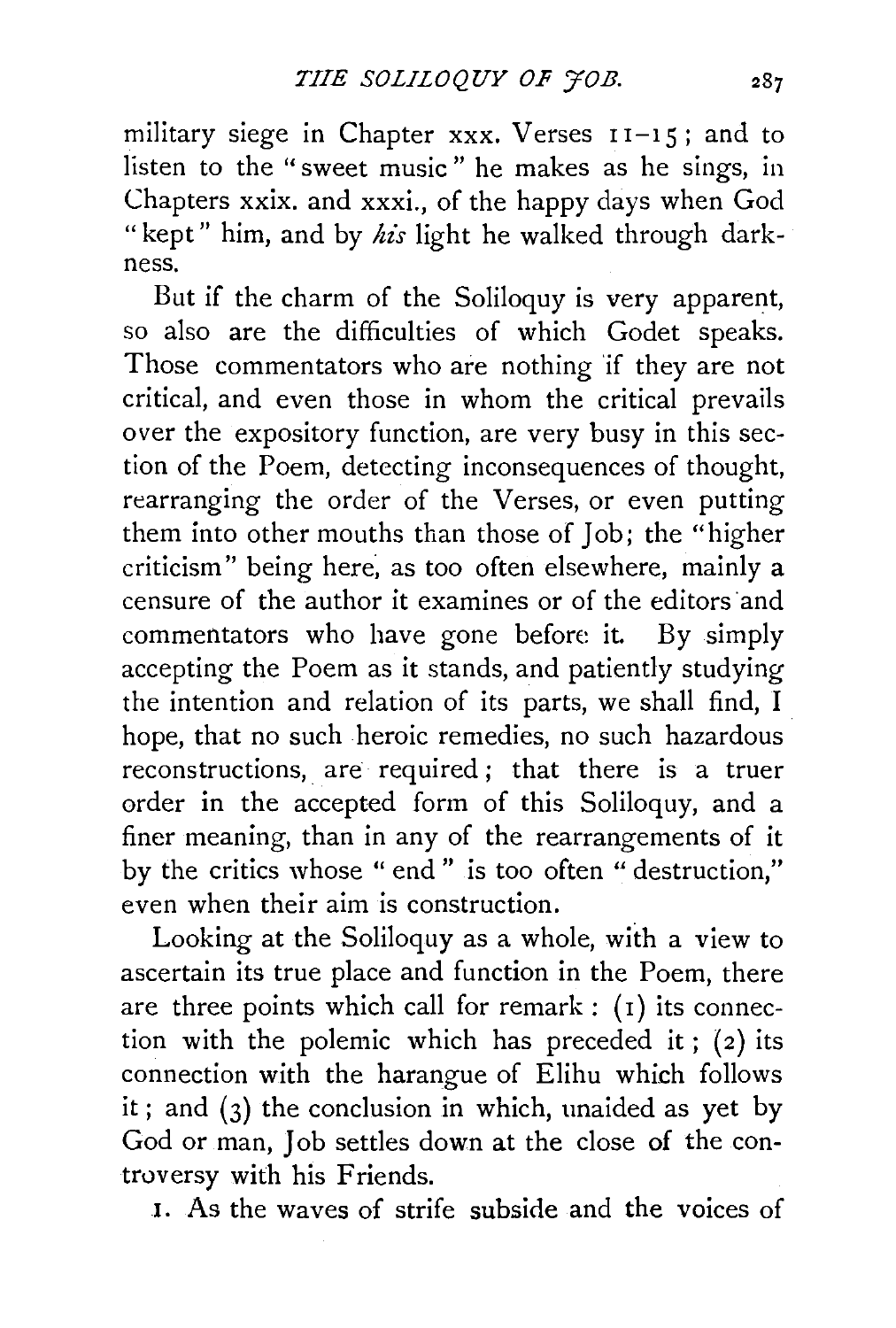reproach are hushed, Job sinks-rises, rather-into a calmer, a more composed and reasonable, mood. Irritated by their "maxims of ashes," resolute to demolish their " strongholds of clay" (Chap. xiii. 12), he had done some injustice to the arguments of the Friends, and had pushed his own counter-arguments to a point of excess at which they also grew to be untrue. But now that he has refuted and silenced them, now that he is sufficiently at leisure from himself to weigh the discussion fairly, he candidly admits both what had been true in their contention, and what had been untrue, because excessive, in his own. He still holds fast to his integrity (Chap. xxvii. I- 6), and sets it forth, with exquisite pathos, in that lovely picture of his " autumn days" contained in Chapters xxix. and xxxi. So, too, the sense of his misery still abides with him ; he gives a new and most moving description of it in Chapter xxx., depicting himself as the offscouring of all things, the scorn of men whom all men scorned. And he still stands to it that he has done nothing to provoke or deserve his misery ; that he has been grievously wronged: he exclaims at his wrong (Chap. xxvii. *2* ; xxx. 20-26), and both demands and implores redress from the Almighty (Chap. xxxi.  $35-37$ ). But he admits that in the history and experience of man there are clear tokens of that Divine Providence, and especially of that Law of Retribution, which he had called in question ; that, *as a rule,* the wicked do not thrive, and that, *in the end*, the righteous do. Even now he does not grant, what the Friends had contended for, that all good men have easy lives, while all bad men are instantly punished for their sins, and that therefore loss and suffering are always proofs and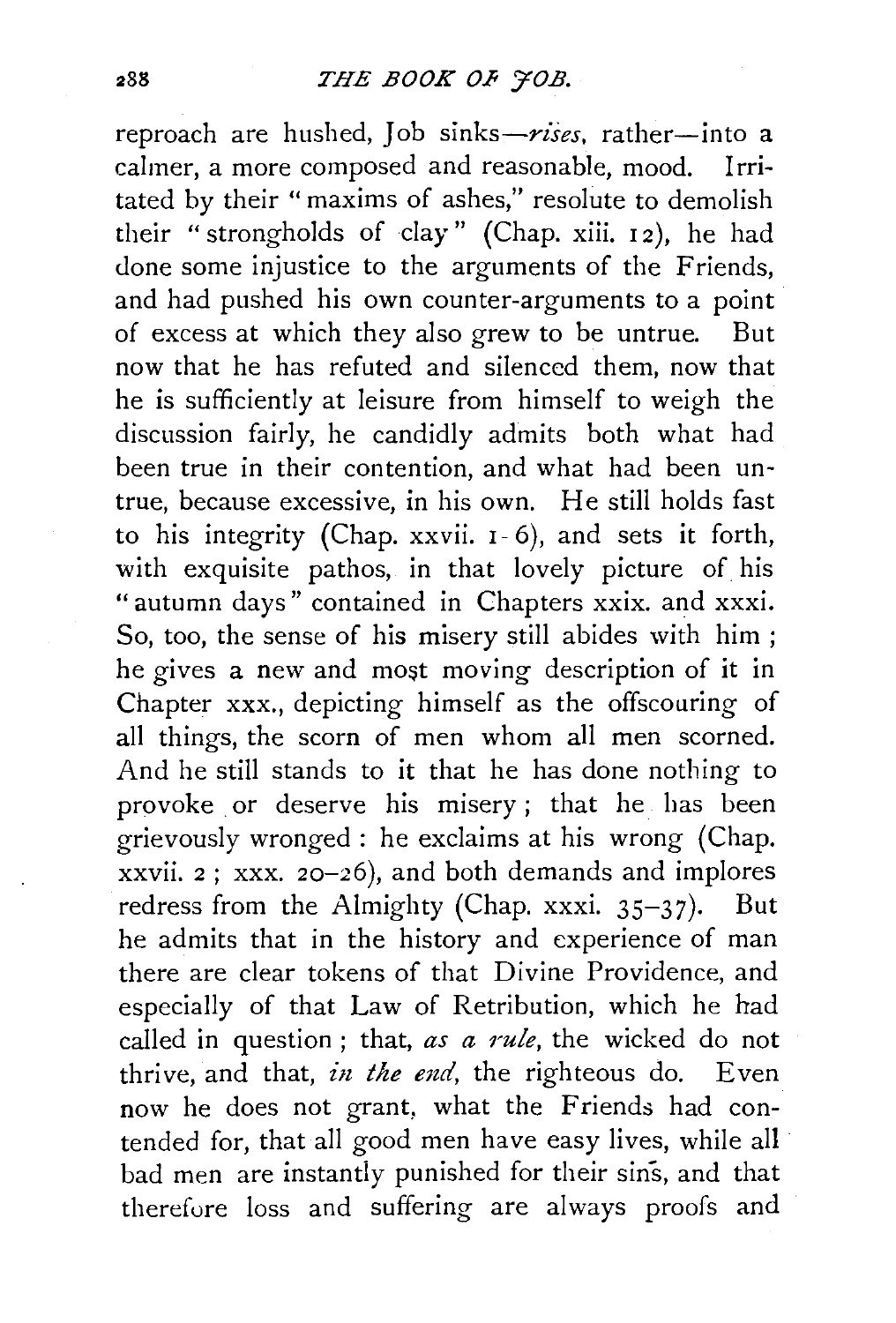effects of the Divine displeasure. But he confesses that the real and ultimate doom of the wicked  $-$  their " doom *from God*," their " heritage *from the Almighty*" (Chap. xxvii. 13), *i.e.,* the *£deal* doom to which their actual fate is always tending-is perdition; that they cannot for ever escape the pursuing Nemesis of their character and deeds, but must, sooner or later, be overtaken by it (Chap. xxvii.  $8-23$ ); and thus he paves the way for the admission that the exceptions to the retributive rule, which he had been tempted to rate as themselves the rule, are *only* exceptions to it, and that even these exceptions may be consistent with the Divine Justice and Goodness. He does not even yet see *how* they can consist with those attributes indeed; but what of that? Man, wise and inventive as he is on a lower plane, is utterly unable to comprehend and vindicate the ways of God; he may dig into the earth and detect its hidden stores, but he cannot climb into heaven and penetrate the very bosom of God. Wisdom belongs to Him alone; and man approaches wisdom only as he lives in the fear of God and hates the evil which He condemns (Chap. xxviii.). And so Job reaches, though by a somewhat different road, and to a very different end, the conclusion of Modern Science- that, while the faculties of man fit him for the investigation of physical phenomena, and enable him to turn them to· account, he is unable, by searching, to find out God, to grasp the Eternal Substance, or Force, or Will, which · lies behind the phenomena and informs them.

2. But while meditating on the controversy in which he had engaged with the Friends, while determining and formulating the conclusions to which it has led him, Job is also preparing the way for the advent of the

VOL. IX.

 $28c$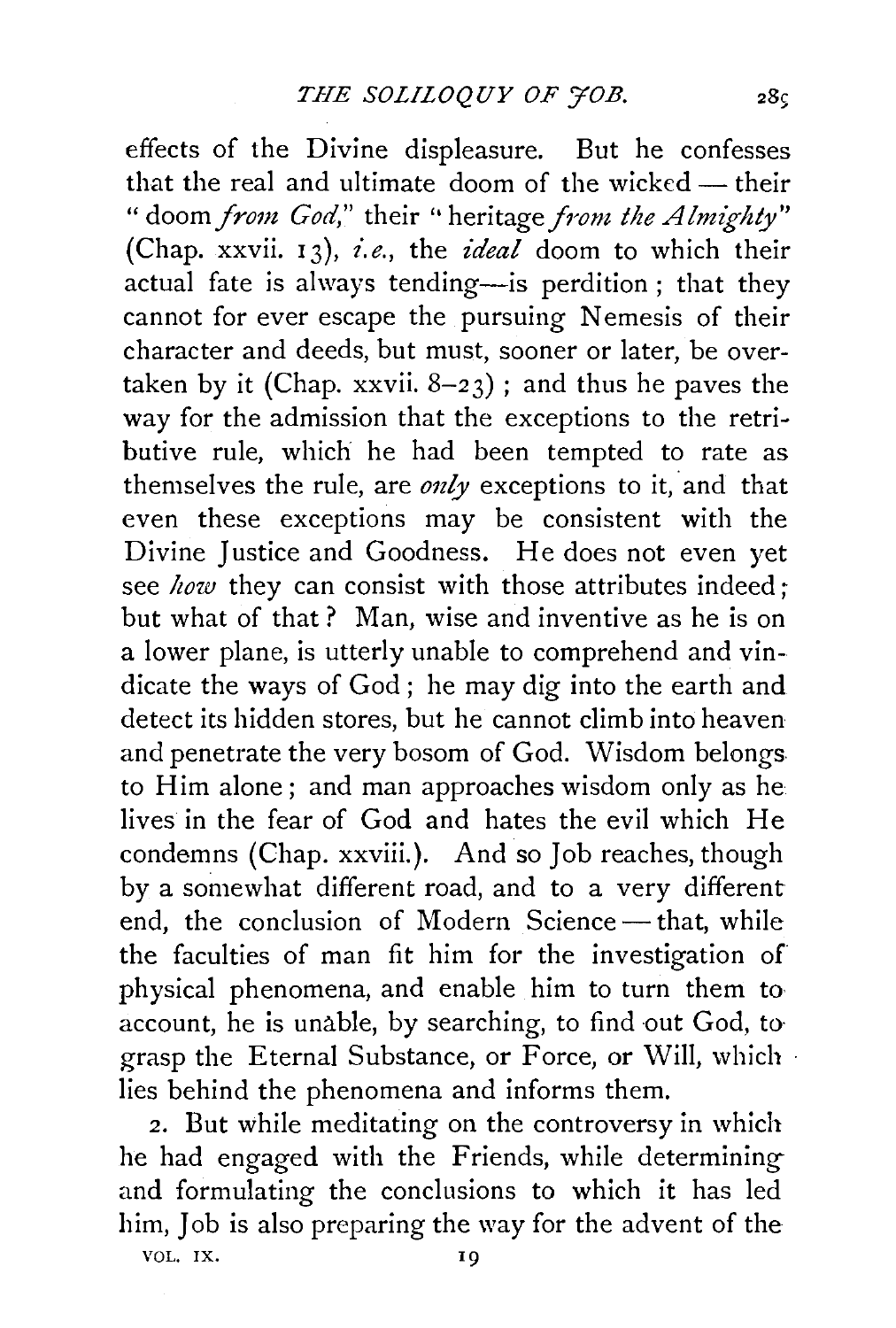### THE BOOK OF 70B.

next actor on the scene, for the intervention of Elihu. When *he* speaks, Elihu, as we shall see, is indignant with the Friends because they cannot defend God without accusing Job, and with Job because he cannot defend himself without accusing God. He is sure that there must be some better way, some *via media*, some course by taking which they may steer clear both of the whirlpools and the rocks. The sufferings of the good *must* have an intention consistent at once with the justice of God and the integrity of man. And it surely is a subtle and admirable stroke of art that, before Elihu appears, we should be prepared for his advent by the frank admissions and modified conclusions of Job. For, in confessing his own ignorance, the impossibility that man should apprehend more than the bare "edges" of God's ways, and by granting that Wisdom dwells with God alone, he does virtually admit that God may, and must, have an intention such as that for which Elihu afterward contends in imposing loss and suffering on the upright and the good.

3· It is but fitting, moreover, that we should learn how far Job was able to go *alone,* without help, whether from God or man; to what conclusion he was able to .come when, no longer driven to passionate exaggeration by the excitements of controversy, he could adopt .all that was substantially true in the arguments of the Friends and discard all that savoured of excess in his own arguments. This conclusion, stated with singular pomp and elaboration in Chapter xxviii., is a very remarkable one. It is remarkable for two reasons:  $(a)$ for its blended sublimity and humility, and  $(\beta)$  because it is but "the abstract and brief chronicle" of Job's own character and life.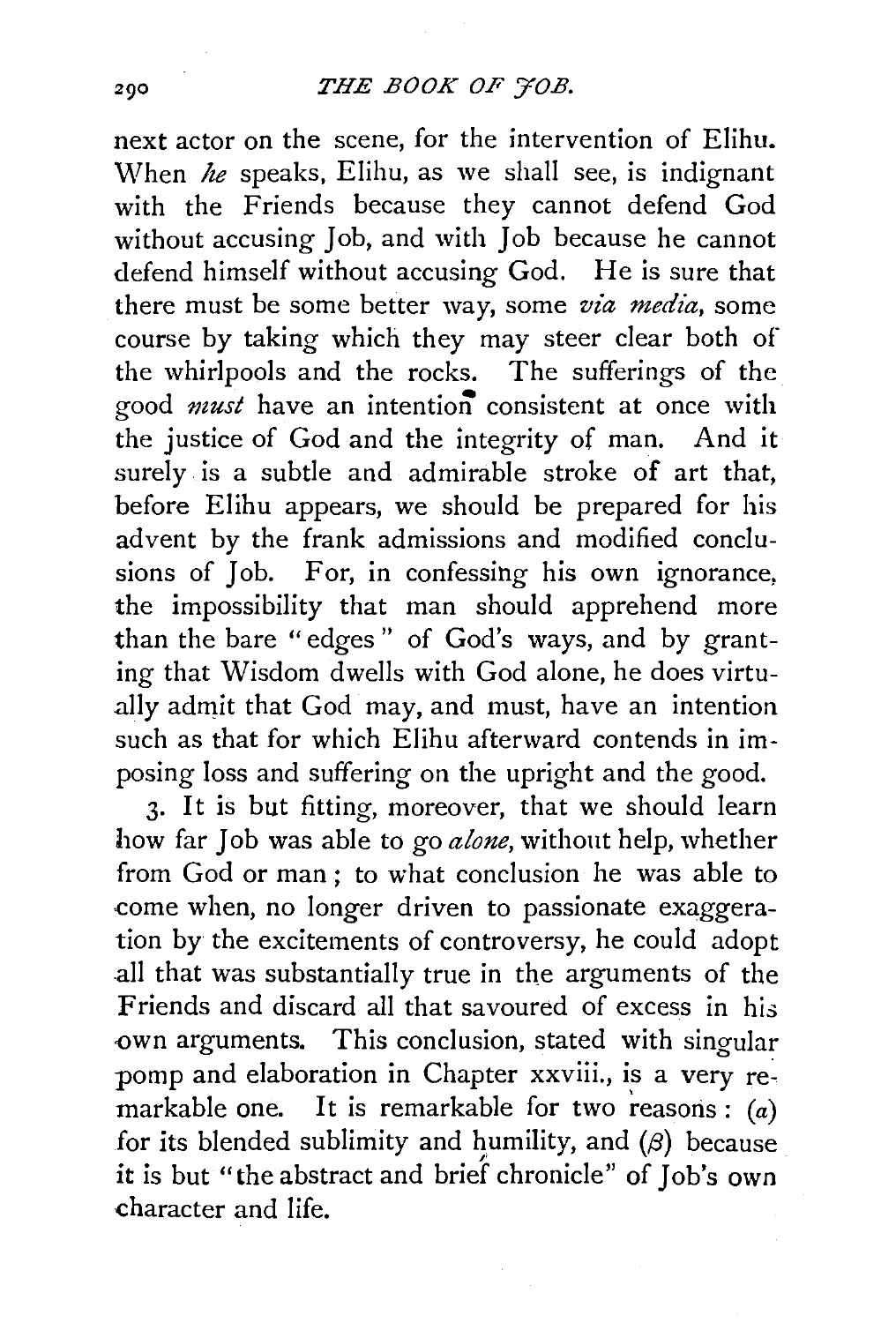(a) In face of the great mysteries by which he is surrounded and perplexed, he concludes that " the place of Understanding" is beyond the reach or ken of man; that Wisdom dwells with God, and, if it come to them at all, can only "come" *from Him* to men ; and that, so far as it has come, "the fear of the Lord, that is wisdom, and to eschew evil, that is' understanding." With a proud humility, with a strange blending of loftiness and lowliness, he confesses that man is wise, not as he comprehends and can vindicate the ways of God, but in proportion as he reverentially submits to them and adopts them for his own, pursuing that which God has pronounced good, eschewing that which He has condemned as evil. And though to some minds this definition of Wisdom may seem indefinite and mystical, it may be doubted whether any finer or more practical definition of it is even yet to be attained, whether it is not at bottom accepted alike by sceptic and believer.<sup>1</sup>

 $(\beta)$  Sublime as it is and worthy of all acceptation, it is, after all, only an abstract translation of the moral character of Job himself, a point somewhat hidden from us by the fact that in our Authorized Version the same Hebrew are not rendered by the same English words. In Chapter i. Verse 8, and again in Chapter ii. Verse 3, Job is described by Jehovah Himself as "one that *feareth God* and *escheweth evil."* And in Chapter xxviii. Verse 28, the secret of true Wisdom is declared in these very words, "Lo, the fear of the Lord, that is wisdom, and to *eschew evil* (Authorized Version, "to depart from evil"), that is understanding." So that, in God's eye, *Yob* was the very wise man whom

eye, *Juu* was the very wise<br><sup>2</sup> See Commentary on Chap. xxviii. 28.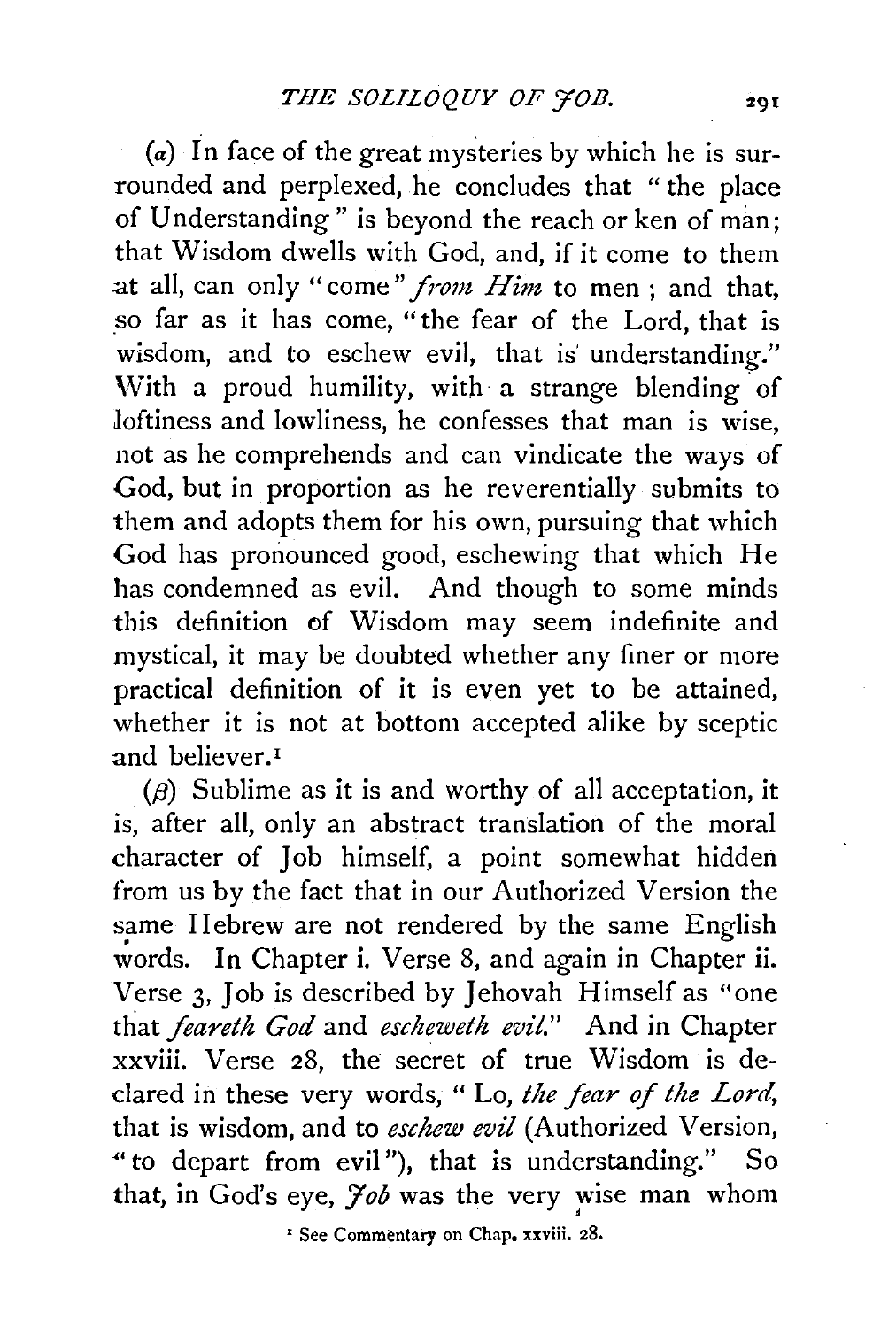He here describes, though of all men he himself would have been most surprised to hear it.

But while this end and conclusion is stated with rare elaboration, and with solemn and impressive beauty, in Chapter xxviii., we should not give it its due weight did we not observe that, besides its formal statement in this Chapter, it really pervades and dominates this whole section of the Poem. The way is prepared for it even in Job's final answer to Bildad (Chap. xxvi.), in which he sets forth the universal presence and rule of God in a. strain of unusual grandeur, acknowledging and insisting that the Divine Majesty is to be seen. not in heaven alone, but also in Hades, in the earth, in the waters of the firmament and in the waters of the sea, in storm and calm, and in all the events and changes of time. To grasp and comprehend that Majesty is impossible; it is at once too subtle and too vast. We can but see "the edges" of God's ways ; we can but hear "a slight whisper" of his voice : the full volume and "thunder of his power" is wholly beyond us. This is the prelude to the noble strain of Chapter xxviii., and is set in the same key with it. And the same strain underlies all the variations of the Chapters which succeed it. Since the fear of the Lord is at once the beginning and the end of wisdom, the fellowship and favour of the Lord must be the sum and crown of human blessedness. It is the loss of this fellowship which we shall hear Job most of all deploring (Chaps: xxix.-xxxi.) ; it is the recollection of this fellowship -which throws the most winning light on the happy days " when the favour of God was on his tent;" it is the restoration of this fellowship which he craves above all else. No less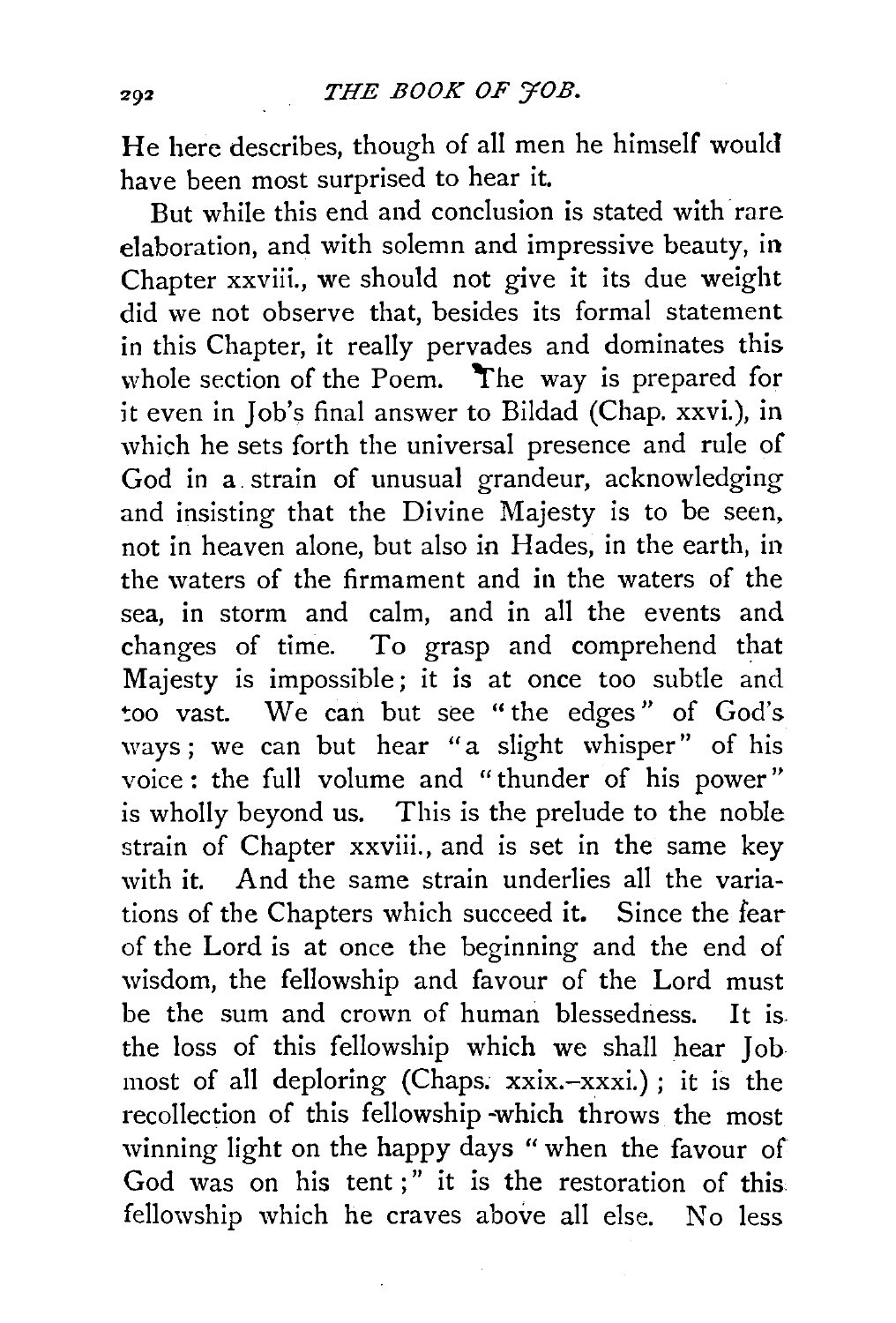than six times in the brief compass of four Verses (Chap. xxix.  $2-5$ ) does he refer to it as the crowning felicity of his happier estate ; and, throughout the Second Monologue, it is either the memory of that Divine communion, or the longing to recover it, which rules his thoughts and gives form and colour to his words.

#### FIRST MONOLOGUE.

|       | CHAP. XXVII. 1.-Then Job took up his strain and said:      |
|-------|------------------------------------------------------------|
| 2.    | As God liveth, who hath denied me justice,                 |
|       | And the Almighty, who hath embittered my soul,             |
| 3.    | All the while my breath is in me,                          |
|       | And the spirit of God in my nostrils,                      |
| .4.   | My lips shall not speak iniquity,                          |
|       | Nor my tongue utter deceit!                                |
| 5٠    | Be it far from me to grant that you are in the right;      |
|       | Till I breathe my last I will not give up my integrity:    |
| 6.    | I hold fast my righteousness and will not let it go;       |
|       | My heart shall not upbraid me so long as I live.           |
| 7.    | May my foe be like the wicked,                             |
|       | And he that riseth up against me like the impious!         |
| 8.    | For what can the impions hope for, though he get him gain, |
|       | When God shall require his soul?                           |
| ю.    | Will God hear his cry                                      |
|       | When trouble cometh upon him?                              |
| 10.   | Can he delight himself in the Almighty,                    |
|       | And at all times invoke the Most High?                     |
| 1 I.- | I will teach you of the hand of God,                       |
|       | I will not hide that which is with the Almighty.           |
| 12.   | Behold, ye yourselves have all seen it;                    |
|       | Why then speak ye thus vainly?                             |
| 43.   | This is the doom of the wicked man from God,               |
|       | And this the heritage of oppressors from the Almighty :-   |
| 14.   | If his children be multiplied, it is for the sword,        |
|       | And his offspring shall not be satisfied with bread;       |
| 45.   | His survivors shall be buried by the Pest,                 |
|       | And their widows shall not bewait them:                    |
|       |                                                            |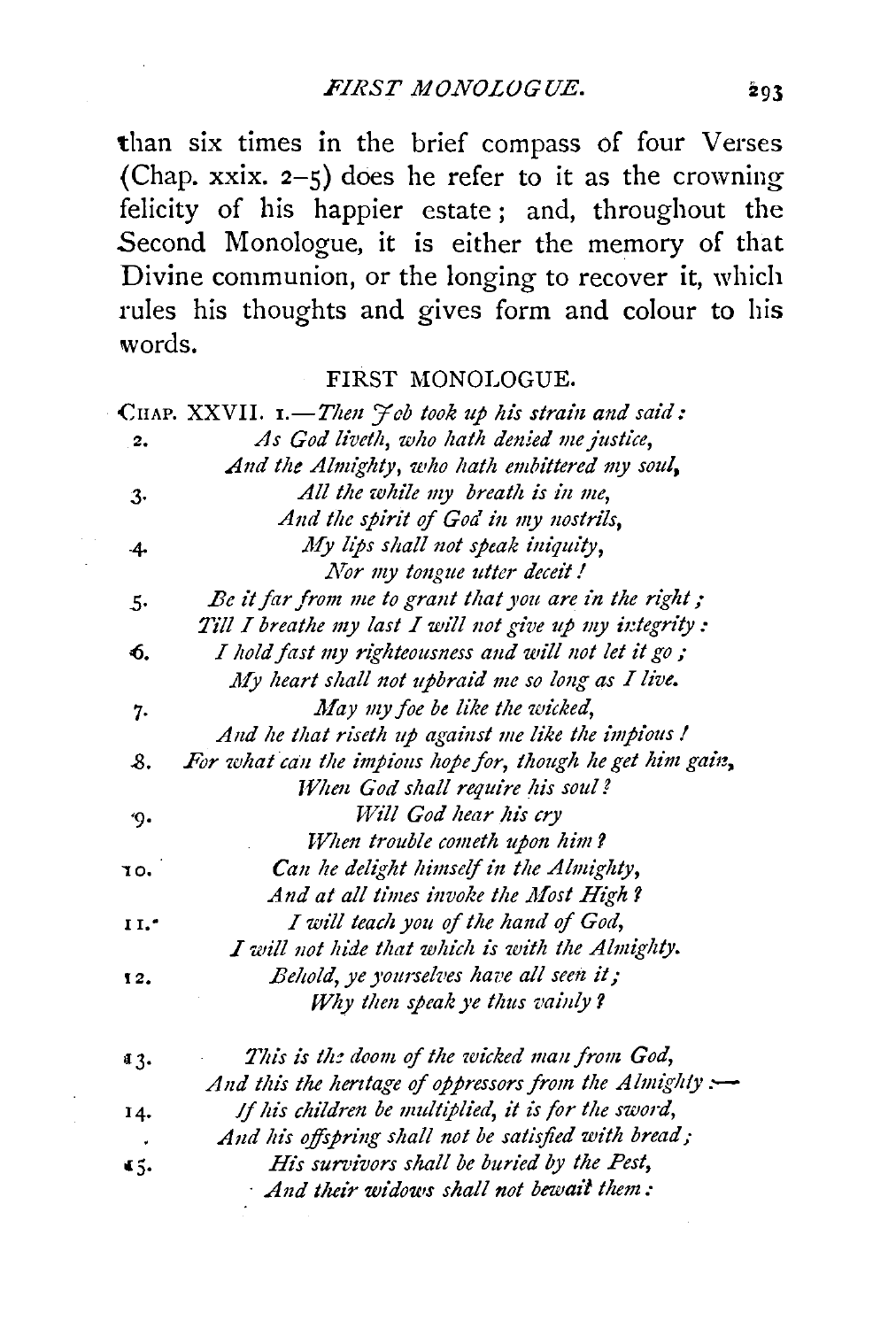| 294 | THE SOLILOQUY OF JOB. |  |
|-----|-----------------------|--|
|     |                       |  |

| 16. | Though he heap up silver like dust,                           |
|-----|---------------------------------------------------------------|
|     | And gather robes as mire,                                     |
| 17. | That which he hath gathered shall the righteous wear,         |
|     | And the innocent shall divide his silver :                    |
| 18. | He buildeth his house like a moth,                            |
|     | And as a booth which the keeper of a vineyard runneth up :    |
| 19. | He lieth down rich, but it is for the last time;              |
|     | When he openeth his eyes he is no more:                       |
| 20, | Terrors overtake him like a flood,                            |
|     | A whirlwind filcheth him away by night,                       |
| 2I. | The East wind catcheth him up and he is gone,                 |
|     | It hurleth him out of his place:                              |
| 22. | God shall cast evils upon him, and spare not,                 |
|     | Though he would fain escape out of His hand;                  |
| 23. | Men clap their hands at him,                                  |
|     | And hiss him out of his place.                                |
|     | CHAP. XXVIII. 1.-Surely there is a vein for silver,           |
|     | And a place for the gold which men wash out;                  |
| 2.  | Iron may be taken from the earth,                             |
|     | And the rock be smelted for copper.                           |
| з.  | [The miner] maketh an end of darkness,                        |
|     | And searcheth through all its limits                          |
|     | For the stones of darkness and of the blackness of death;     |
| 4.  | He sinketh a shaft far from the habitations of men,           |
|     | He is forgotten of those who walk above,                      |
|     | He swingeth suspended afar from men:                          |
| 5.  | The underparts of the earth, out of which cometh forth bread, |
|     | Are stirred up as if by fire:                                 |
| 6.  | The rocks are the sapphire's bed,                             |
|     | And yield him gold-dust.                                      |
|     | That path! no bird of prey knoweth it,                        |
| 7.  | Nor hath the eye of the hawk scanned it;                      |
| 8.  | No proudly-pacing beast hath trodden it,                      |
|     | Nor lion passed by upon it.                                   |
|     | He putteth forth his hand agains, the quartz,                 |
| 9.  | He turneth up the mountains from their base;                  |
|     |                                                               |
| 10, | He cutteth out canals among the rocks,                        |
|     | And his eye detecteth every precious thing;                   |
| 11. | He bindeth up waters so that they weep not,                   |
|     | And bringeth that which is hidden to light.                   |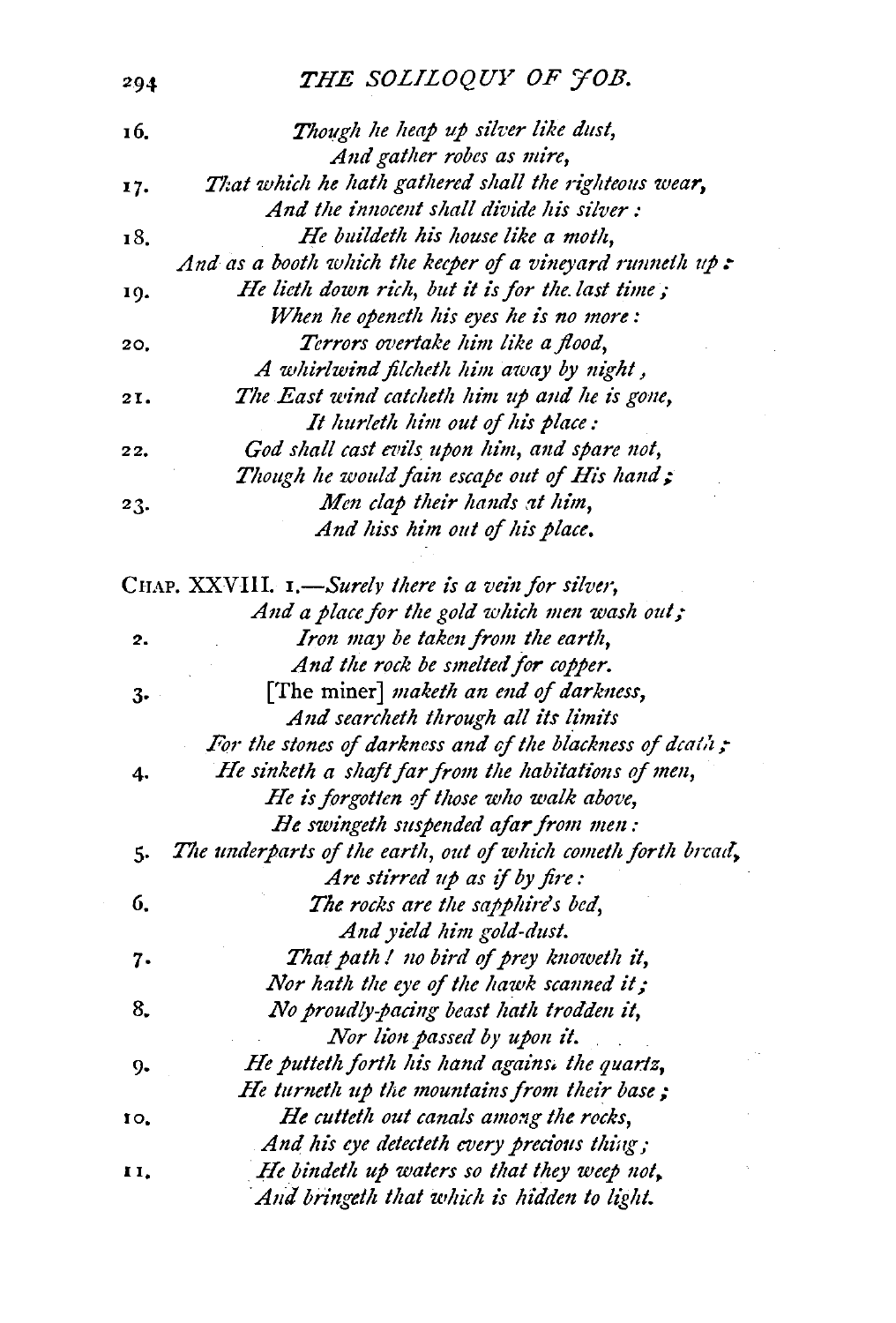| 13. | But Wisdom—where shall she be gotten?                              |  |
|-----|--------------------------------------------------------------------|--|
|     | And where is the place of Understanding?                           |  |
| 13. | Man knoweth not her haunt,                                         |  |
|     | For she is not to be found in the land of the living:              |  |
| 14. | The abyss saith, "She is not in me;"                               |  |
|     | And the sea saith, " Nor with me:"                                 |  |
| 15. | Choice gold cannot purchase her,                                   |  |
|     | Nor silver be weighed out as her price:                            |  |
| 16. | She cannot be bought with the ingot of Ophir,                      |  |
|     | With the precious onyx and the sapphire;                           |  |
| 17. | Bright gold and crystal cannot compete with her,                   |  |
|     | Nor can she be bartered for vessels of fine gold;                  |  |
| 18. | No mention shall be made of diamonds or gems,                      |  |
|     | And the price of Wisdom is beyond pearls;                          |  |
| 19. | The topaz of Cush cannot compare with her,                         |  |
|     | Nor shall she be weighed with pure gold.                           |  |
| 20. | Whence, then, shall Wisdom come,                                   |  |
|     | And where is the place of Understanding,                           |  |
| 21. | Since it is hidden from the eyes of all living,                    |  |
|     | And kept close from the fowl of heaven?                            |  |
| 22. | Abaddon and Death say,                                             |  |
|     | "Only the rumour of it hath reached our ears!"                     |  |
| 23. | God understandeth the way thereof,                                 |  |
|     | And He-He knoweth its place;                                       |  |
| 24. | For He looketh to the ends of the earth,                           |  |
|     | And seeth all that is under heaven.                                |  |
| 25. | When He made a weight for the wind,                                |  |
|     | And meted out the waters by measure;                               |  |
| 26. | When He made a law for the rain,                                   |  |
|     | And a pathway for the flash with its voice of thunder,             |  |
| 27. | Then He beheld and declared it,                                    |  |
|     | He gave it its place, and tested it:                               |  |
|     | 28. And to man He said, "Lo, the fear of the Lord, that is Wisdom, |  |
|     | And to eschew evil, that is Understanding."                        |  |

CHArTER xxvii. *Verses* 2-4. The First Monologue opens with an oath. This oath-" as God liveth"-is the first we hear from the lips of Job, and appropriately introduces the more rich and elevated music of this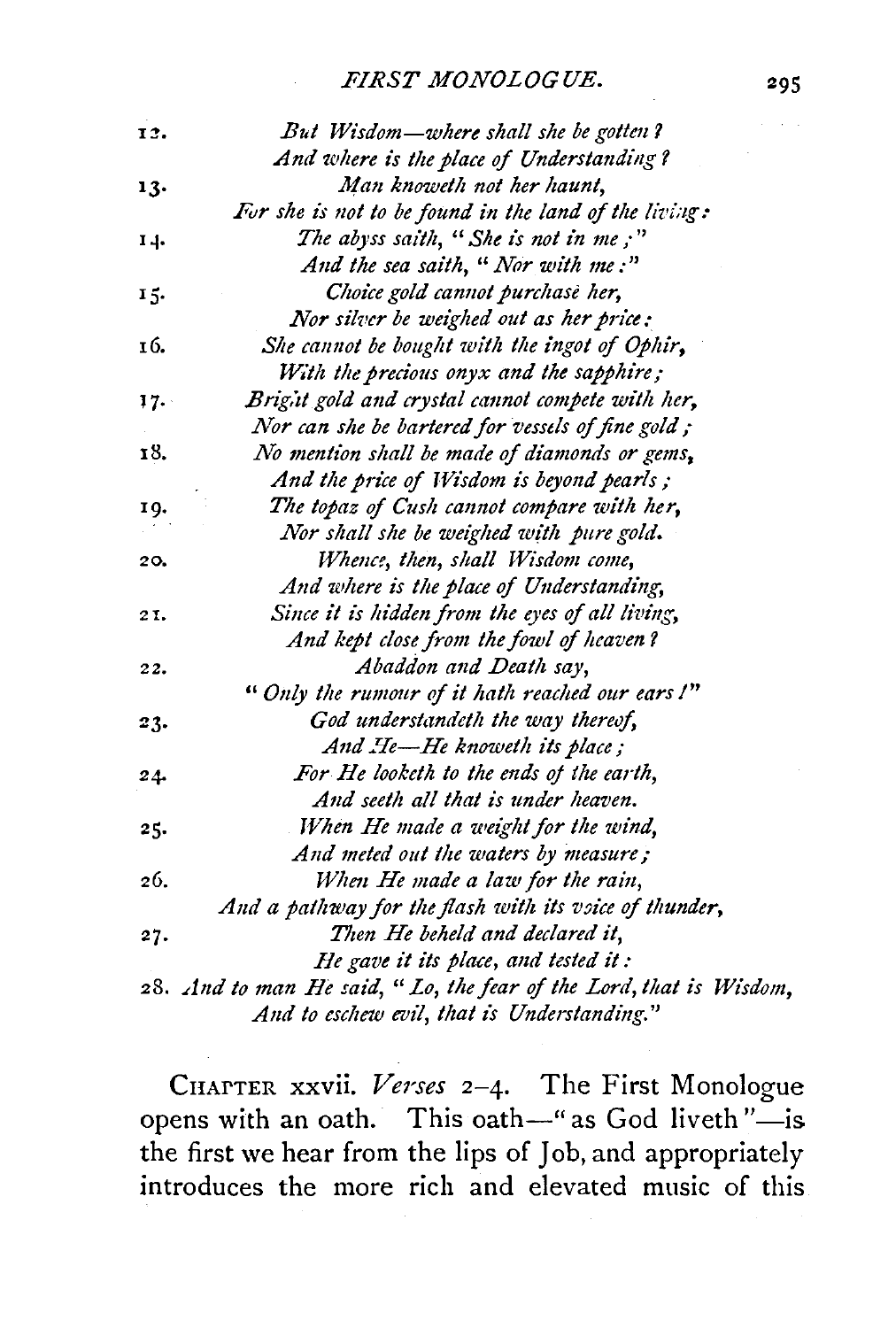high "strain." He summons Jehovah, his "Witness" and his "Redeemer," to attest his integrity, even while "he professes to have received but sinister measure from his Judge." This faith in the justice of the God who has "denied him justice," and in the goodness of the God who has " embittered his soul," while it is a special note of Job's character, is not unknown to many who since his day have been perplexed and saddened by the wrongs of time. He does but glance in passing, however, at the fact that God has been moved against him "without cause "-a charge which Jehovah Himself confesses to be true (Chap. ii. 3), and which, therefore, we cannot blame Job for asserting. It is his integrity, and not his wrongs, by which his thoughts are occupied for the moment; and what he emphatically affirms in these Verses is that, as surely as God lives and as long as he himself lives, he will not blemish his integrity by stooping to the "iniquity" and "deceit" of confessing sins of which he is unconscious or of which he is consciously innocent. He lives only by the " breath " or "spirit" of God, which, breathed into his nostrils, made him " a living soul : " to be untrue to himself would be to sin against that "spirit," and so to forfeit his true life.

This reaffirmation of his integrity he proceeds to develope in *Verses* 5 and 6 ; and if the assertion of his righteousness sound overbold, we must remember both that he asserts it only against the utterly unfounded charges of the Friends, and that even a Christian Apostle, who confessed himself to be the "chief" of sinners, could also say  $(I \nightharpoonup Cor.$  iv. 4), "I know *nothing* against myself;" *i.e.,* he was utterly unconscious of any wilful guilt, any guilt of which men could fairly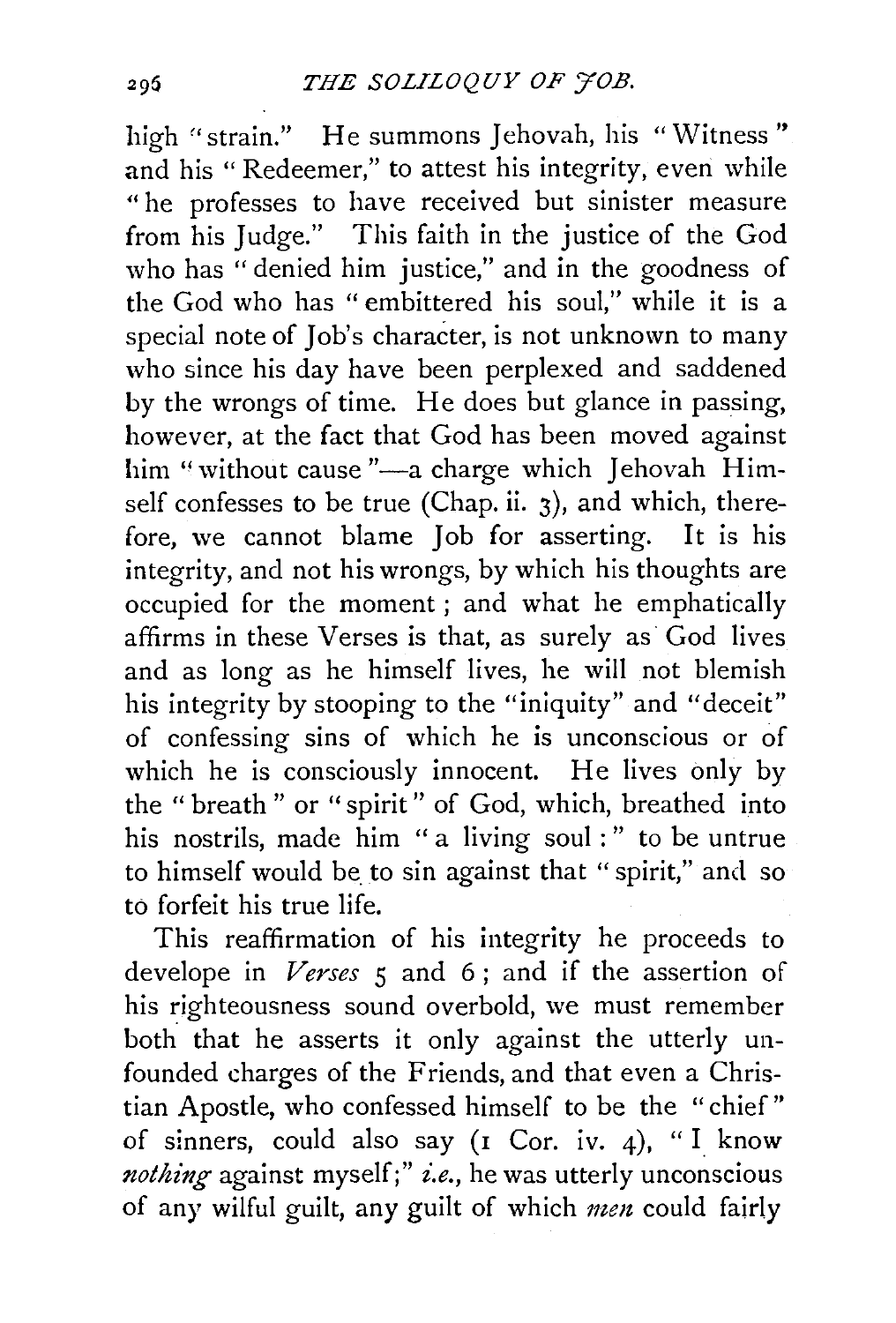charge him, while yet he admitted that he was not thereby "justified'' before the Lord. So Job, as he confronts men, can honestly say, "  $My$  heart does not reproach any of my days, and shall not so long as I live," and yet, when bending before God, confess, "' I am vile."

*Verse* 7 is a point of transition ; and however we translate it—and it is so charged with emotion as to be very difficult to convey from one language to another  $\frac{1}{x}$  it must not be taken as an imprecation, but rather as affirming that it is not Job himself, but his enemies and gainsayers, those who branded him as wicked, who are really wicked; it is they who, in condemning him, con· demn themselves. And hence, though the Verse is emotional and ejaculatory in form, we shall do well to take as at least an alternative rendering of it: $-$ 

From this Verse onward some critics, from Verse 13 onward many critics, assume, simply from internal evidence, that words are put into Job's mouth which really belong to Zophar; that, in fact, we have here that third speech of his, of which, as the Poem stands, we have no record; or that, at least, Job is here stating the view held by the Friends, and not his own view. There are, however, many reasons in the structure of these Verses which render any such theory improbable, though with these we need not concern ourselves, since a really careful and sympathetic study of the Verses proves them to be perfectly appropriate-necessary even to the development of the Poem-in the mouth of Job, and shews the conjectures of the " higher cri-

It is my foe who is like the wicked, And he that riseth up against me who is like the impious.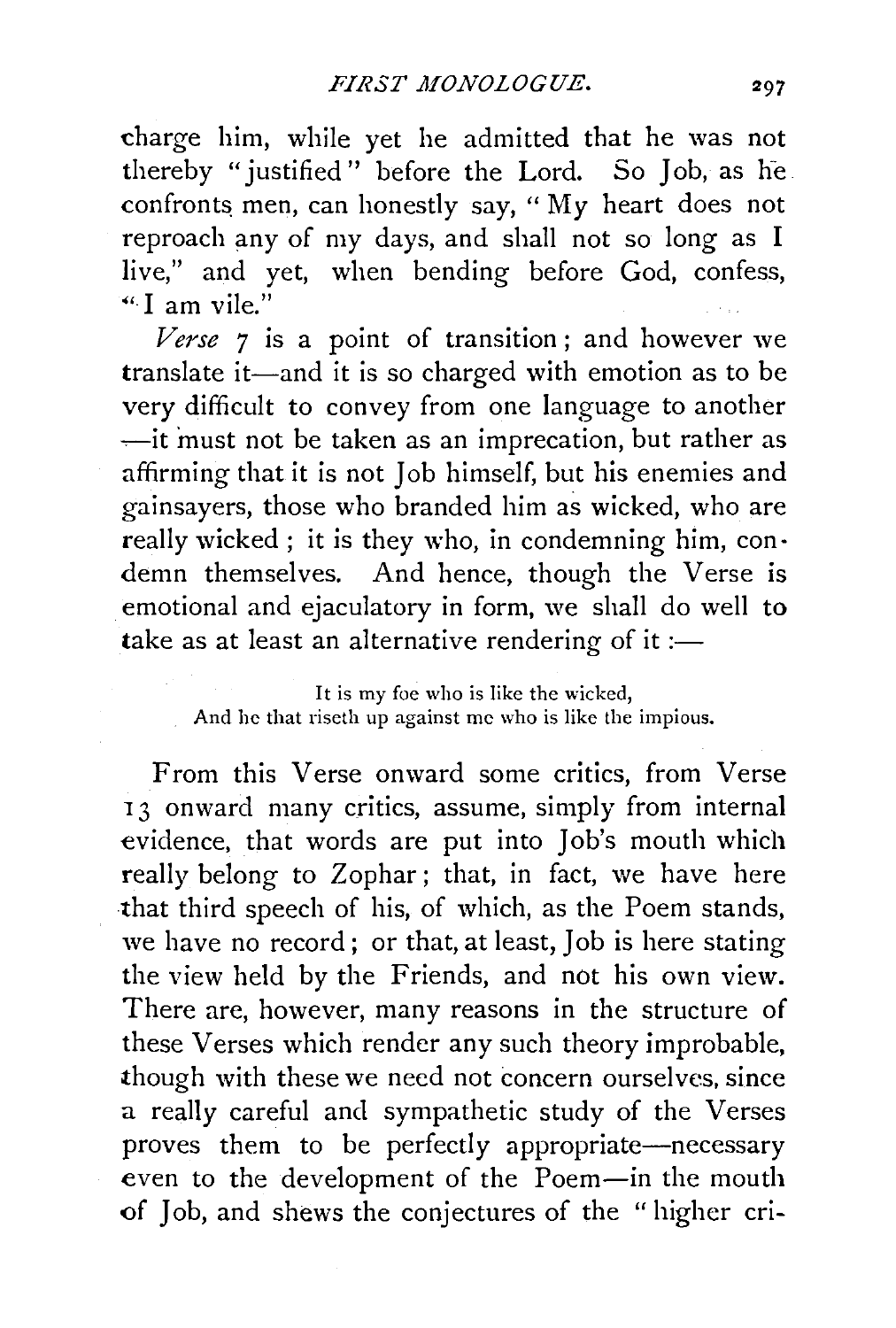ticism" to be wholly unnecessary.<sup> $I$ </sup> It is quite true that; in opposition to the Friends, Job had argued that the wicked often pass their days in mirth and affluence, and end them by a sudden and painless death. But he nowhere affirms, as we have seen (*Vide* Comments on Chaps. xxi. and xxiv.), that *all* the wicked are thus fortunate, or, in a deeper sense, unfortunate, or that a due retribution *never* overtakes them; so that he may now very consistently give us the darker, as before he had given us the lighter, aspect of their lot. And, moreover, is a man, a man, too, who "above all other strifes contends to know himself," to learn nothing from experience, from long and painful meditation on human character and destiny? Is a poet, and a poet who "takes all knowledge for his province," to conduct a long and intricate argument without advancing toward his conclusion, or even without holding any conclusion

' Perhaps I may take this opportunity of recommending those who have been distressed and perplexed by the way in which this school has handled the Bible, and especially the poetry of the Bible, to study their treatment of the great masters. of classical and modern times-Shakespeare, for instanoe, and Virgil. Their feeble, contradictory, and ludicrous assumptions and conclusions on this lower range of literature are the best tonic for any who tremble lest the Bible should ultimately suffer harm or loss at their hands. Mr. Myers has exposed their arrogance and absurd incompetency in a very able article on Virgil in "The Fortnightly Review,'' from which I take a single brief extract. "Thus one of them objects to Dido's 'auburn tress' on the ground that a widow's hair *should be* of a darker colour! Another questions whether a broken heart can be properly termed 'a fresh wound,' if a lady has been suffering from it for *more than a week!*" While Ribbeck, one of the highest critics of this higher school, "alters the text of Virgil, in defiance of all the manuscripts, because the poet's picture (*Atneid*, xii. 55) of Amata, 'selfdoomed to die, clasping for the last time her impetuous son-in-law,' seems to him. tame and unsatisfactory. By the alteration of *moritura* into *monitura,* he is ableto represent Amata as clinging to Turnus, not 'with the intention of killing herself,' but 'with the intention of giving advice,' *which he considers as the more impressive and fitting attitude for a mother-in-law!"* For myself, I am proloundly thankful to these gentlemen for having taken Shakespeare in hand ; ior till I read' their prelections on his "works," I was not sure to what this high *a priori* criticism inight lead, and never suspected what *idiots* (in the classical sense of the word) they might be, or of what very "*private* interpretations" they were capable.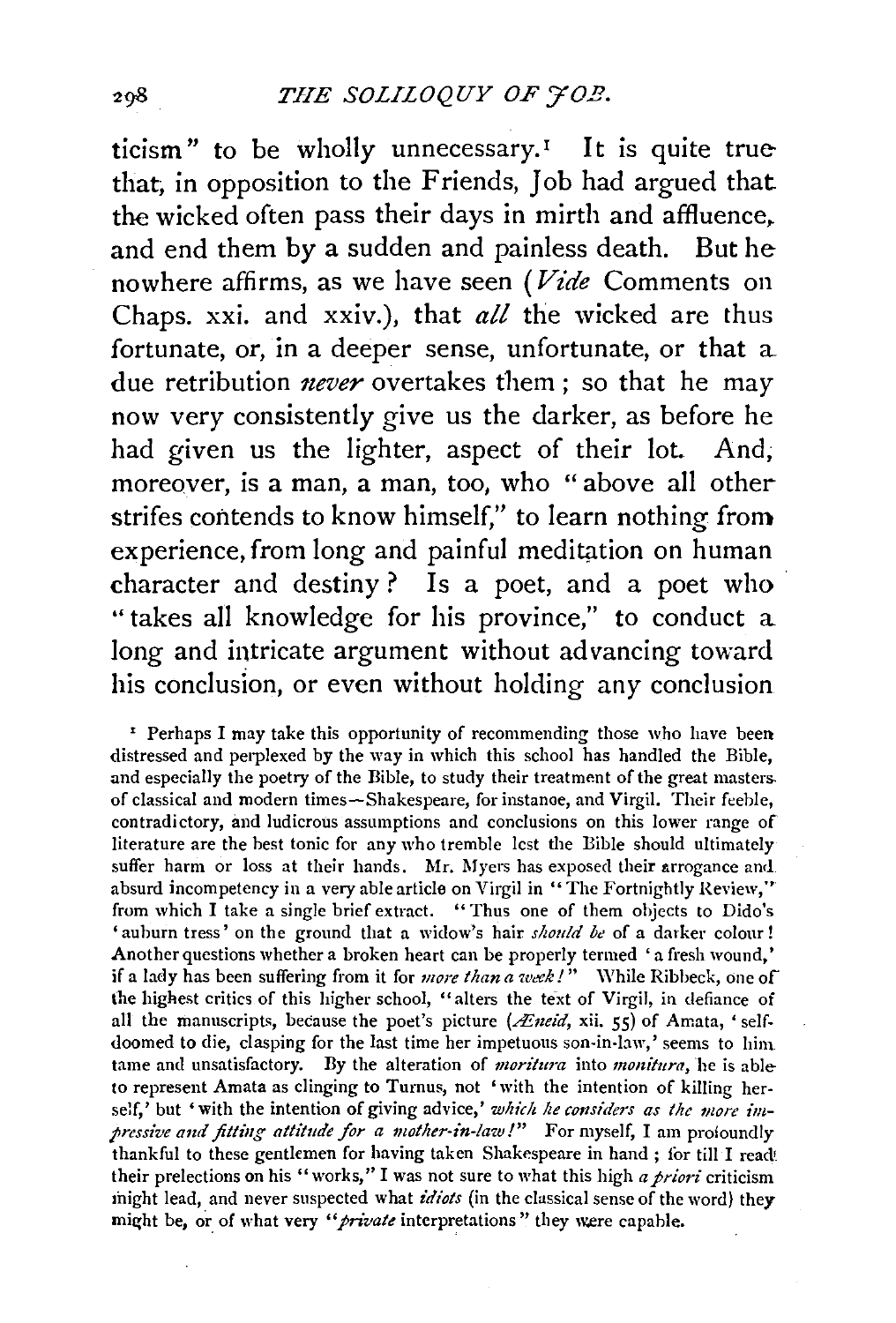in view? is he, "like the damned in the Grecian Tartarus, to spin for ever on the same wheel, round the same pivot"? Surely we might fairly have blamed the Poet, as deficient both in the dramatic instinct and in the art of reasonable discussion, if he had *not* pourtrayed Job as advancing, through meditation and discussion, and above all under the pressure of painful and wider experience, to larger and more settled views. of human destiny; and as making that advance mainly when the confusing excitements of controversy were subsiding, and the voice of reason could be more clearly heard.

And in these Verses Job does, as has been said, both modify, or complete, his view of the lot of the wicked. and state it more temperately, adopting whatever he felt to be true in the contention of the Friends. But it is to be observed that, while Job in part adopts that contention, he holds it with a vital difference, draws a wholly opposite conclusion from it, and turns it *against* the very position which they had assumed. He grants what they had affirmed, what he himself had questioned, that to be wicked is to be miserable, though even yet he does not affirm, as they had done, either that to be wicked is to be in all cases *instantly* miserable, or that *all* the miserable must be wicked. But why does he grant it? Only to refute their inference from it. They had held up the doom of the wicked before him as a mirror in which he was to *see himself,*  and confess that *he* was wicked ; and now he holds up this selfsame mirror before them, that *they may see themselves* in it, and confess that it is not he, but his. traducers and gainsayers (See Note on Verse 7) who are really wicked in the sight of God. To take these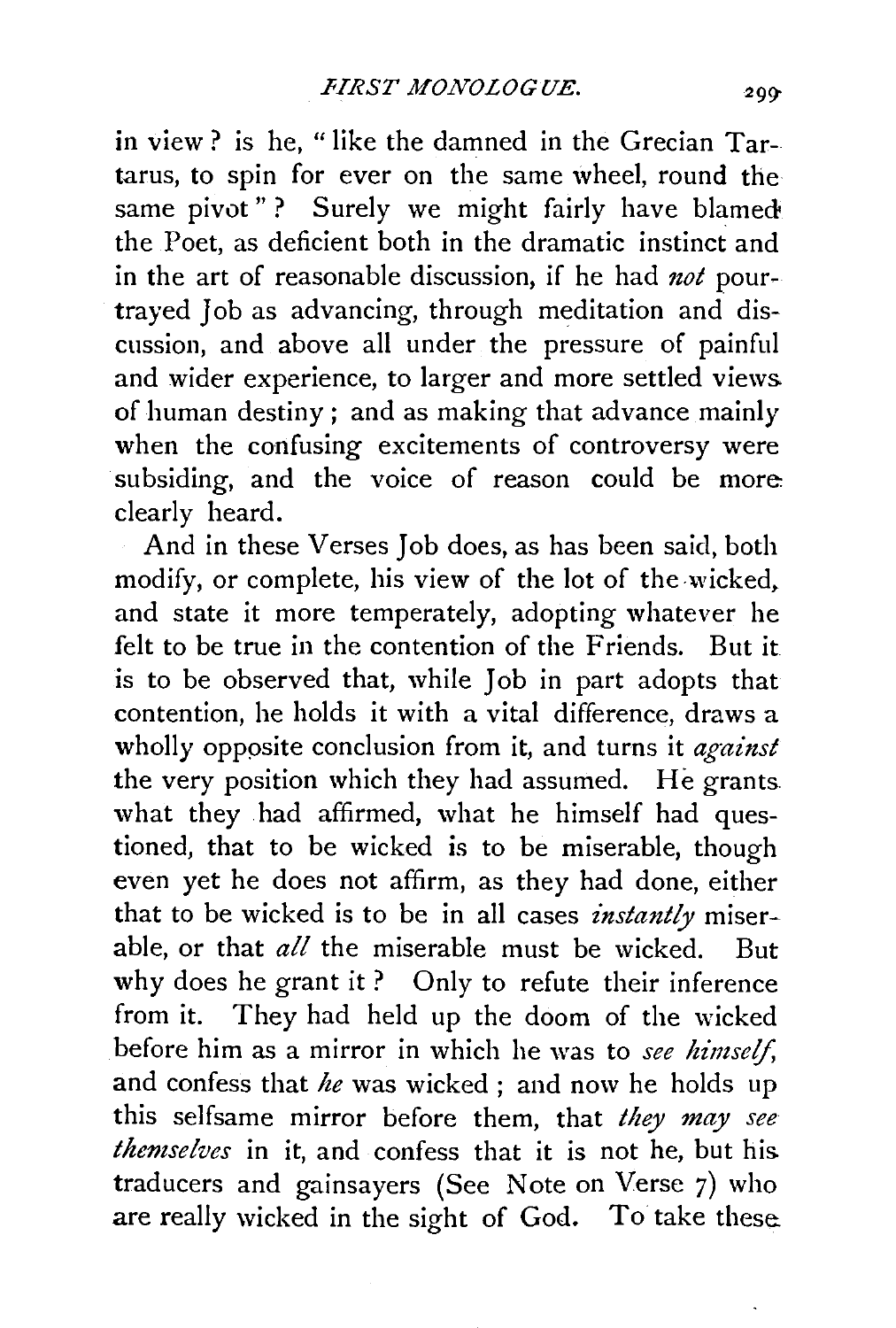Verses from the mouth of Job, and to put them into the lips of Zophar or any of the Friends, is therefore to shew an entire misapprehension of their true scope and meaning. The critics who are guilty of it simply condemn themselves as lacking in the literary instinct and power on which they found their claim to a "higher criticism" than that of their fellows. Exalting themselves, they are abased.

These general remarks furnish the key to the whole Chapter. From this point of view, what *Verses* 7-12 really come to is this: "I cannot and will not belie my conscience by confessing the sins with which you have .charged me. It is not *I* that am wicked, but *you* who rise up· against me with censures for which you can adduce no proof, which you simply infer from the .calamities laid upon me. Your pictures of the doom <>f the wicked are not true of me ; for while *he* has no hope in his death,  $I$  look for a judgment to come, in which my integrity will be vindicated and my wrongs redressed : while *he* cannot call upon God in his trouble,  $I$  am incessantly calling on Him, and beseeching Him to shew Himself to me: while *he* cannot delight himself in God, I feel his favour to be life, and his lovingkindness better than life. *His* lot is not mine ; his doom is not mine. What his real heritage is, his ' heritage from the Almighty,' I will teach you, though indeed ye have all seen it for yourselves and proclaimed it. Why, then, having seen it, do ye thus vainly contend that my lot resembles his ?"

To this general interpretation of the Verses nothing need be added, perhaps, except a brief note on *Verse* 8. The word here used for "gain" denotes "wrongful gain," the implication being that all that the wicked ac-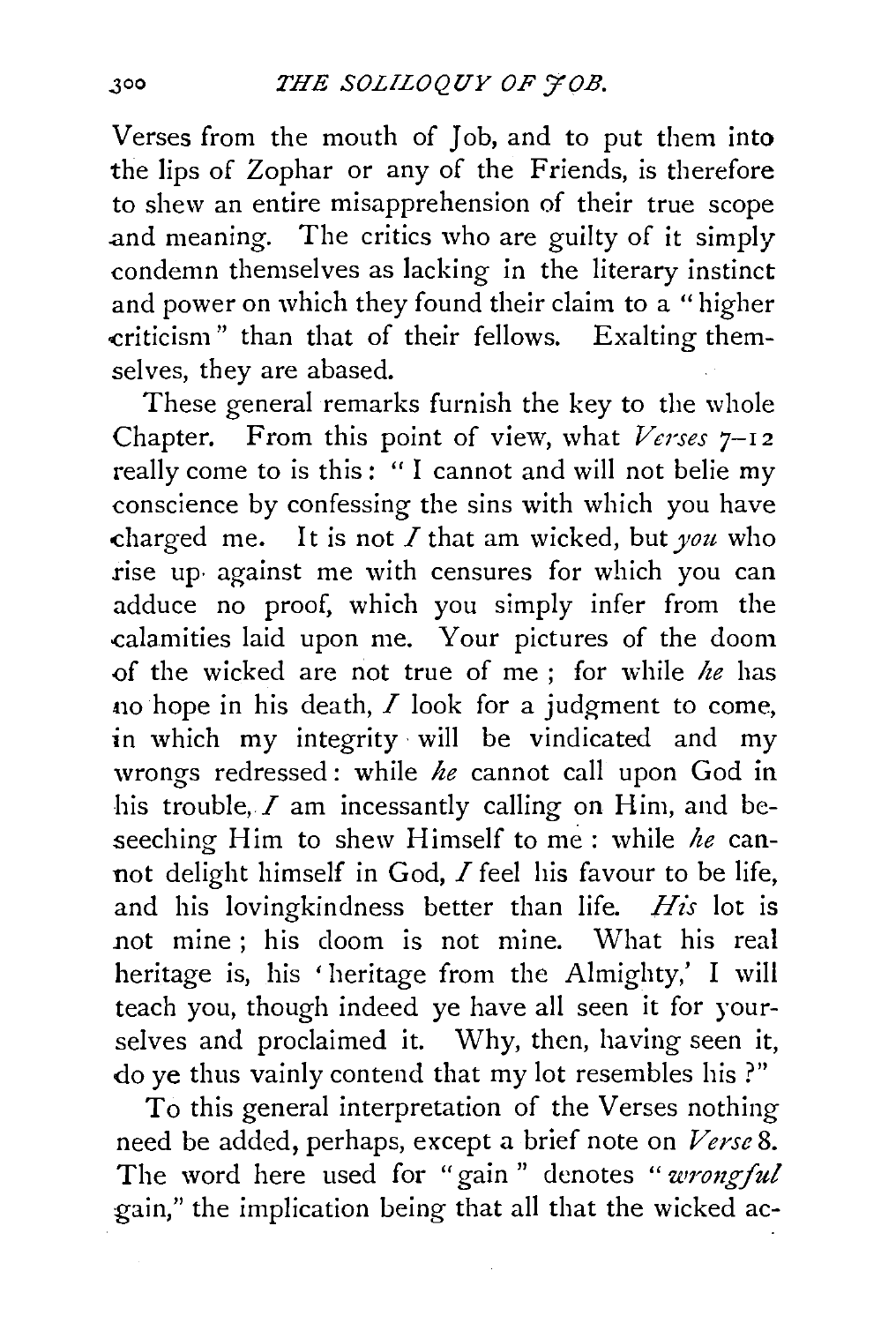quire is wrongfully acquired, does not properly belong to them, has at least the evil taint which rests on the possessions of those who "love money" and make it their god. The word translated *"require"-a* fine strong word, very suitable here, when we remember the meaning put into it by Him who said, "This night shall thy soul be *required* of thee "-means literally to "draw out," and implies that the reluctant soul of the opulent but unrighteous man will be drawn out of the body to which it clings, as a rusty sword is drawn from its rusted scabbard : the line might be rendered, "When God shall *unsheath* his soul," and in that rendering of it is rife with food for meditation. But the most noticeable point in the Verse is " the instinctive and ineradicable faith" in an after-life implied in it. Quite unconsciously, Job betrays how deeply the conviction expressed in the Monumental Inscription (Chap. xix. 23-27) had entered into his soul, how profoundly he now believed that "there is another comfort than this world." For if there were no retributive life to come, how could there be any question of what a· man may hope for "when God shall require his soul"? And yet how carelessly, as it were, how naturally and instinctively, how much as matter of course, Job assumes that even the godless man has *something* to look for at that supreme moment!

*Verses* 13-23 contain Job's formal and final statement of the doom and heritage of the wicked man ; that which pertains to him by a Divine decree, *i.e.,* by a natural propriety and fitness; that ideal destiny which is in the mind of the Almighty, and will sooner or later come from it ; that doom which is the proper and natural issue of his character and ways in the judg--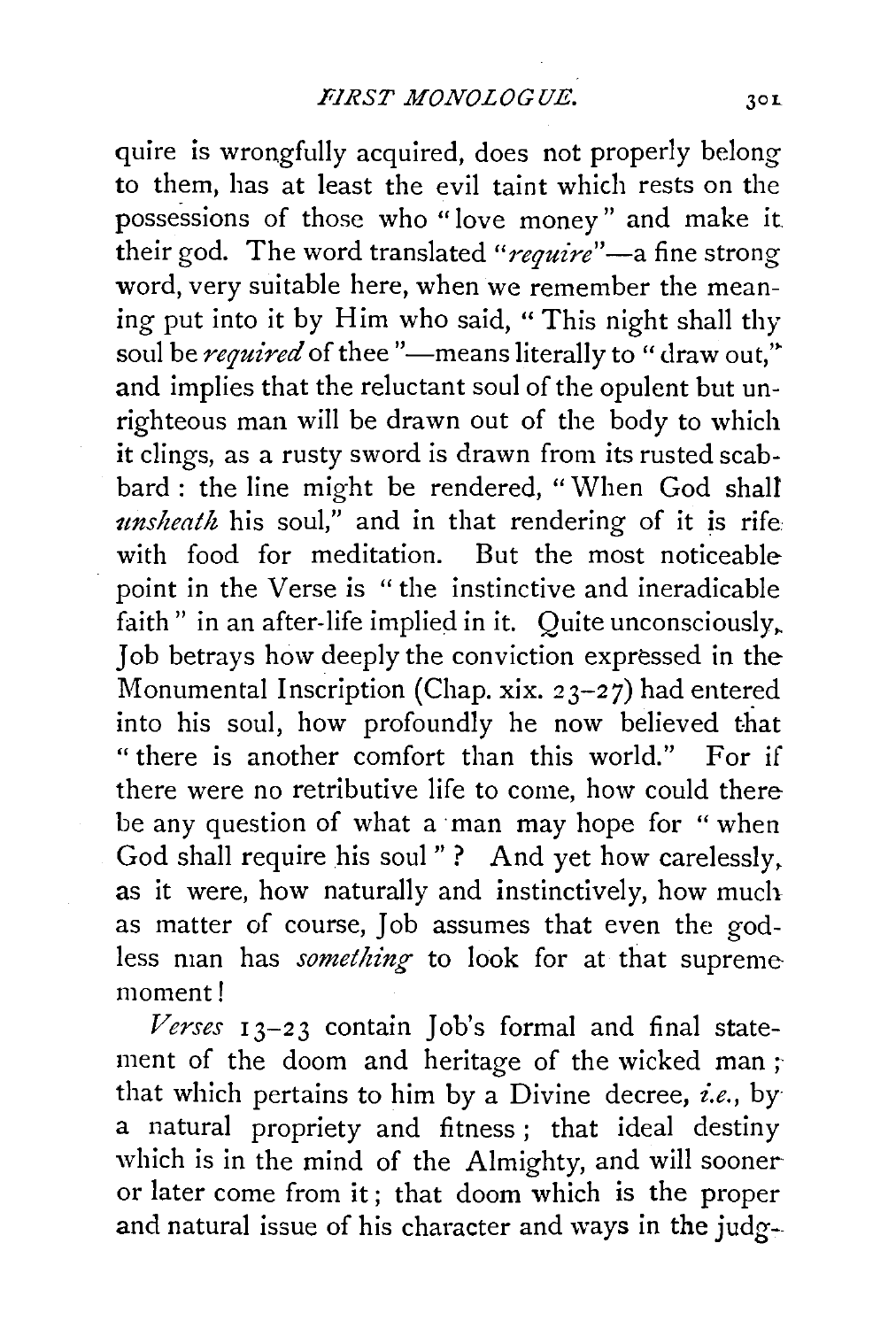## *THE SOLILOQUY OF 'JOB.*

ment of God, and which must therefore be reached at last. Just as Shakespeare makes Gratiano say to the still wealthy " Merchant of Venice,"

> You have too much respect upon the world ; *They lose it that do buy it with much care;*

so Job declares of the wicked man, however prosperous he may be for the moment, that the general law of his case is, that those who gain wealth and power unjustly, who "fear not God nor regard man," lose, and must lose, what they have bought with so much care and pains. There is a doom in their very deeds ; their very character doth "presage some ill event;" they may escape it for a time, and for a long time, but in ·due time they infallibly get their due.

So far Job modifies his former statements. Where-:as he had spoken of the wicked as not receiving the due reward of their deeds, at least in their own persons and during the brief span of time (Chap. xxi. 19-2 I), that "ceaseless lackey of eternity," he now admits that, despite apparent exceptions, the law of retribution holds good, that it *is* the law, that God has appointed and will execute it. Looking out on human life as a whole, he confesses that to be bad  $i<sub>s</sub>$  to be miserable and accursed, that sin carries its own penalty within itself; and to this thesis he gives a highly wrought and highly coloured expression. Sword, Famine, and Pestilence are, according to him, the three .avenging furies which pursue and overtake the proud .self-confident sirner, and even his offspring and survivors ( *and*  $15$ *): and no doubt he selects* these three-Pestilence, Famine, Sword-because they were the calamities most common in the East and most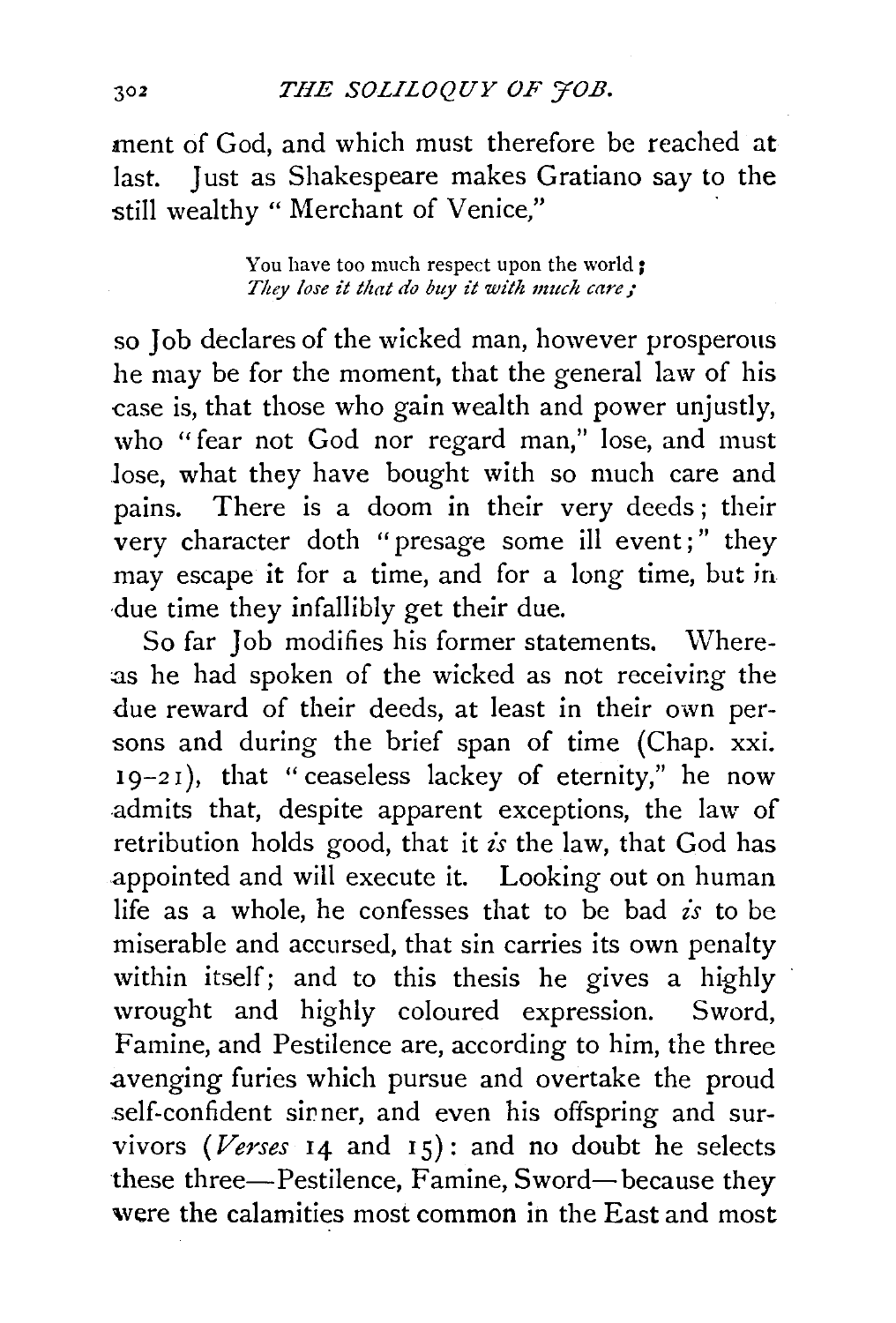"feared of man." He had complained that the wicked " send forth their children like a flock" (Chap. xxi.  $11$ ); he now confesses that, numerous as they may be, they are ail "for the sword." He had complained that their "loins were full of fat" (Chap. xxi. 24) ; he now admits that they " shall not be satisfied with bread." He had complained that no scourge of God fell on them, that they were borne to the tomb with pomp and that watch was kept over their pile (Chap. xxi.  $9, 32$ ); he now foresees and admits that they will be smitten by the pestilence; nay, in a fine impersonation, he depicts them as *"buried* by the Pest," as denied, that is, the usual funeral solemnities, as hurried to an unknown grave, unmourned and unwept even by those who loved them best. What boots their wealth in silver and in "robes" ? - this latter being one of the commonest forms of wealth in the East, where, to this day, changes of raiment and costly and begemmed dresses of state are customary presents. Let them gather them up like " mire" $-$  a familiar Biblical emblem of the abundance in which even things most costly lose their value. They will but enrich the righteous when the avenging Nemesis sweeps away the evil-doer and his offspring (Verses 16 and 17). What though their "house" be sumptuous as a palace and strong as a fortress ? In the day of vengeance it will prove frail as the silky cocoon woven by the moth, or the booth run up of mats and sticks in which, for the brief weeks of harvest, the watchman of the vineyard protected the harvest from the depredations of thieves, birds, wild beasts, and wandering cattle *(Verse* 18). Kindling and rising as he speaks, Job throws off (in *Verses*  19-23) a series of graphic figures, each of which sets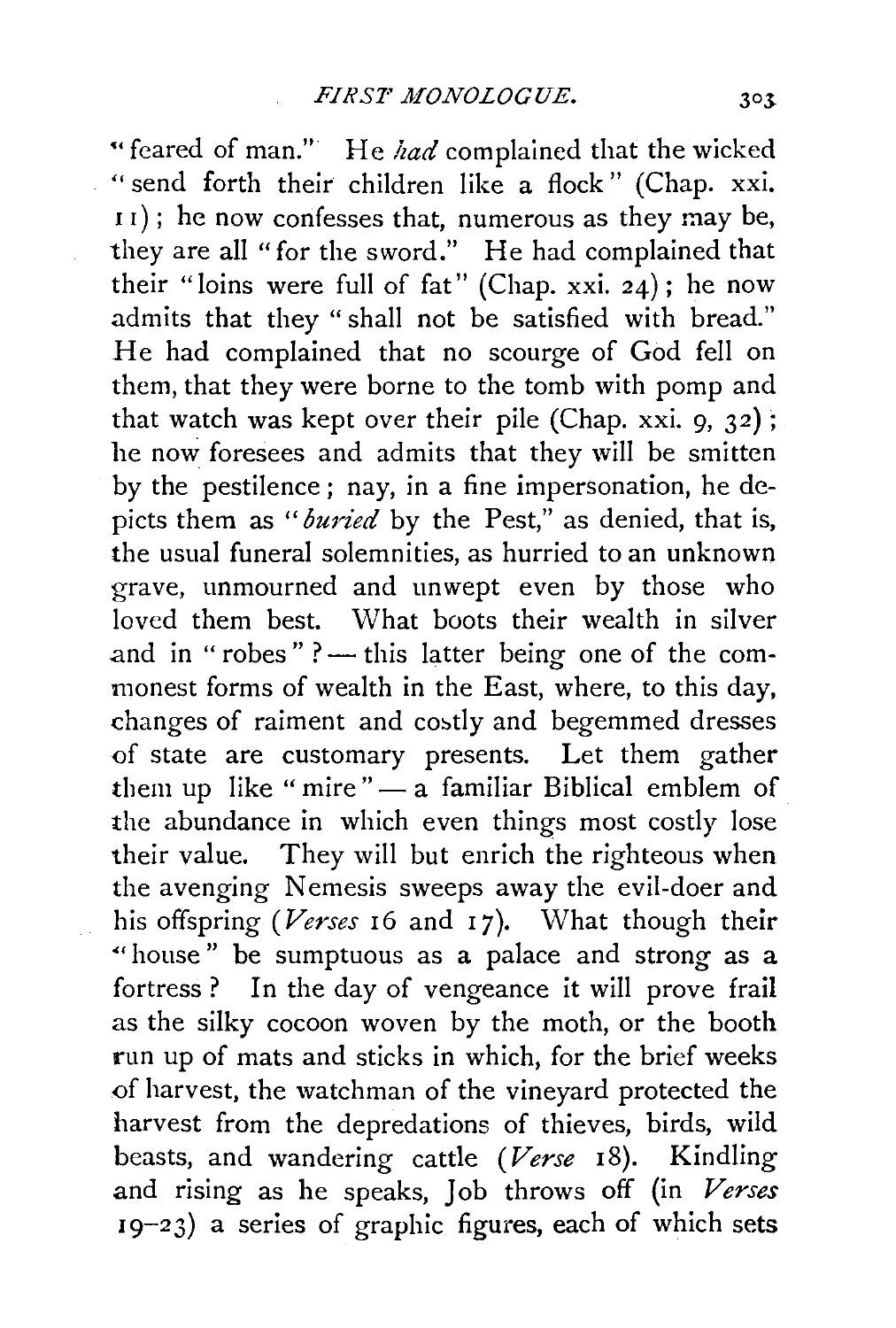forth the doom that awaits the unrighteous, emphasizing especially the suddenness and the utterness of his overthrow. In *Verse* 19, which is somewhat obscure, he seems to pourtray the sinner who has grown wealthy by wrong as lying down rich at night, without suspecting that it is for the last time, though it is the last ; or as opening his eyes in the morning, without suspecting that he shall never open them again, though Death is about to close them for ever. In *Verses* 20 and  $2I$ —still to denote the sudden and violent surprise of his end, and so presenting another aspect of that sudden death which Job had once reckoned (Chap. xxi.  $\mathbf{r}_1$  3) among the blessings of the prosperous wicked—he ihtroduces the metaphors of the flood, the whirlwind, and the east wind, storms with an east wind being very rare in the East, but so severe and destructive when they do occur as to smite down whole villages and to uproot the largest trees. And, in *Verses* 22 and 23, he pourtrays God and man as turning against the poor wretch with whom all the forces of Nature are at strife -God shooting or raining down upon him a succession of evils from above, which it is impossible for him to escape ; w bile, below, men " clap their hands" at him-an Eastern token of malignant delight, and *"hiss*  him out of his place "-hissing being all the world over a token of hatred and contempt.

The description is so tremendous as almost to quicken our sympathy with the hunted and abandoned fugitive who meets the menacing glare of Death and Ruin at every turn. And perhaps we ought not to be surprised that certain critics-save that it is the very office and function of the critic to detect the more subtle strokes of intention and  $art$ —find this descrip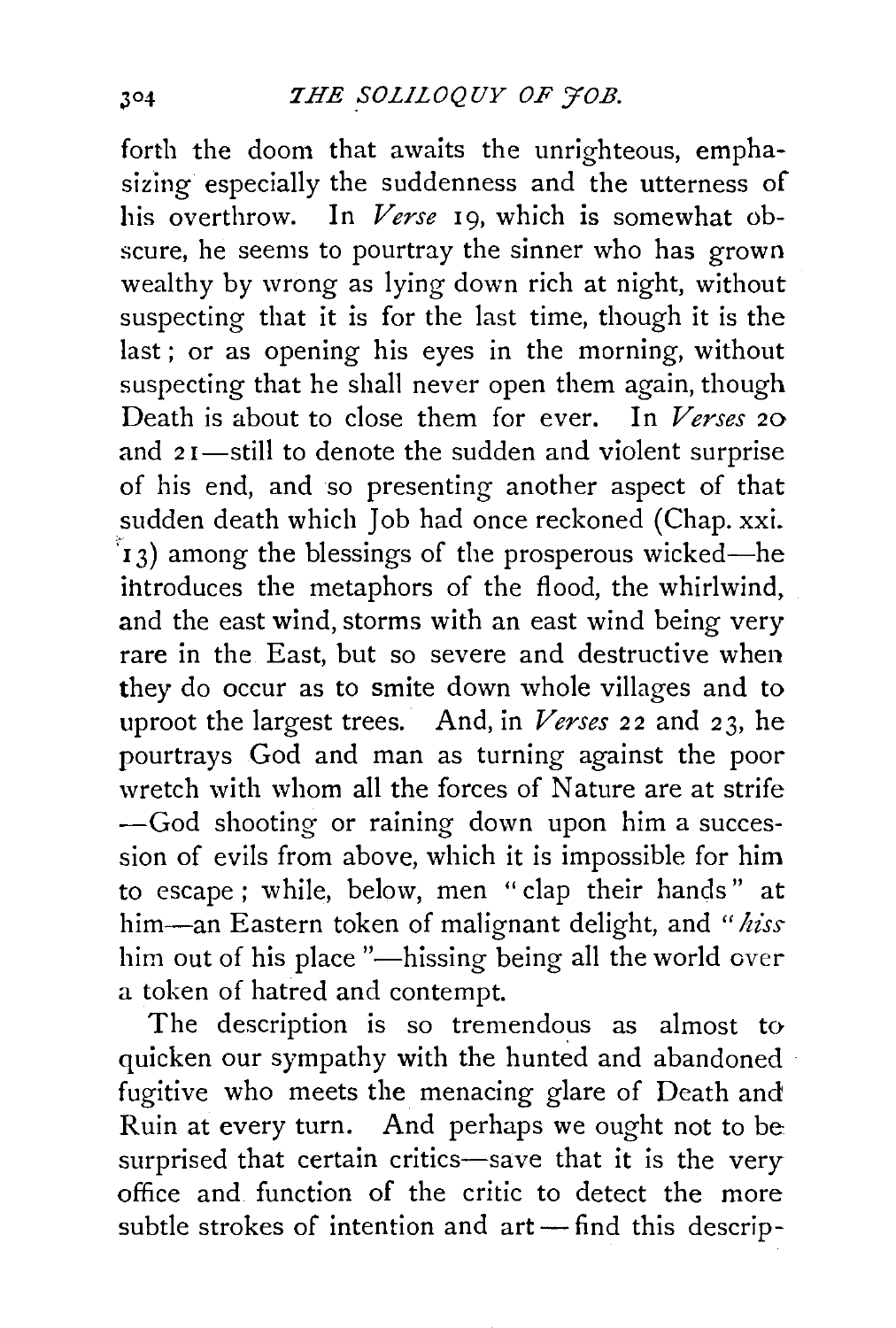tion of the lot and doom of the wicked so opposed to the earlier descriptions given by Job, that they are disposed to ascribe it to other lips than his. There is, however, not only, as we have seen, no need thus to recast the passage ; but, further, we absolutely cannot do it without snapping many subtle links of connection between this and other parts of the Poem, and so impairing its unity and its force. If, for example, we turn to Chapter  $xxi$ . — the Chapter to which we have so often referred, since in this Chapter Job most fully delineates the prosperity of the wicked, and seems at the farthest remove from his present mood—we may see that that delineation is most craftily qualified, and that all sympathy with it is openly repudiated. After elaborating a description of their prosperity (Chap. xxi.  $7-15$ ) which reads like a pastoral idyll, so subtle-sweet is its music, he himself bids us mark *(Verse* 16) that after all " their prosperity is *not in their own hand*," but in the hand of God. He calls our attention to this fact as though to set us thinking of the insecure tenure on which their prosperity is held, if not on the certainty that, God being just; it is doomed to perdition. And, then, in the same Verse, as if *he* discerned some horror in the distance which *we* cannot see, he breaks into the formula of aversion and abhorrence : *"Far from me* be the counsel of the wicked !" Is it not as if he forewarned us that there is another and a darker aspect of their lot which he cannot yet delineate, but which renders the mere thought of sharing their prosperity horrible to him, too horrible to be entertained for a moment? And if he now (in Chap. xxvii.) delineates that darker aspect, what ground have we for pronounc-VOL. IX.  $20$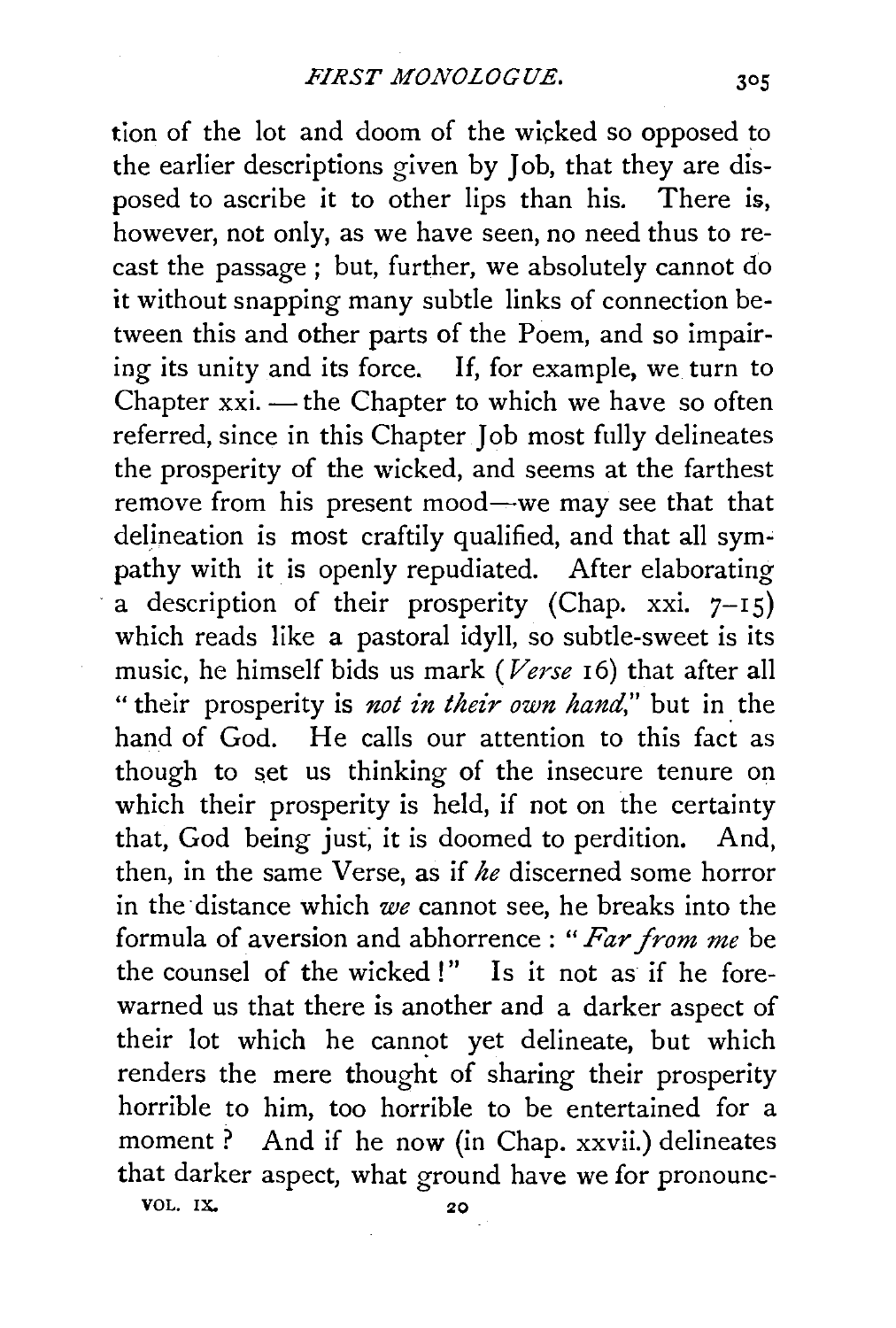ing him inconsistent and for taking his words out of his mouth?

We must also, if we would judge him fairly, consider the end he had in view *then* and *now. Then,* he was bent on meeting Zophar's extravagant and reckless dogma (Chap. xx.) that the wicked are *always and instantly* arrested by the due punishment of their sins, and that *none but* the wicked suffer such things as these. And he meets the assertion of this crude and cruel dogma by citing patent and notorious facts which ran right in its teeth, by adducing the long-continued ptosperity enjoyed by some of the wickedest of men, and the terrible and crushing adversities which at least some good men are called to endure. But, *now,* his end is different, and he approaches it by a different road. The Friends had wanted him to see himself in their portraiture of the lot and fate of the wicked man. And he meets them, not by denying the truth of their description, but by shewing them that *it was not true*  of *him..* It is not simply that

> No more can they distinguish of a man Than of his outward show ; which, God He knows, Seldom or never jumpeth with the heart.

What Job affirms of them is that they have failed to read and interpret even the " outward show " of his life. And so he takes up the pencil they had dropped, draws the lot and fate of the wicked in still more terrible lines and hues than theirs, and then defies them to trace any resemblance in it to his own lot and fate. His children had *not* been destroyed by sword, famine, and pestilence, but by the immediate hand of God. His wealth had *not* been transferred to the righteous, but carried off by caterans. He had not

306